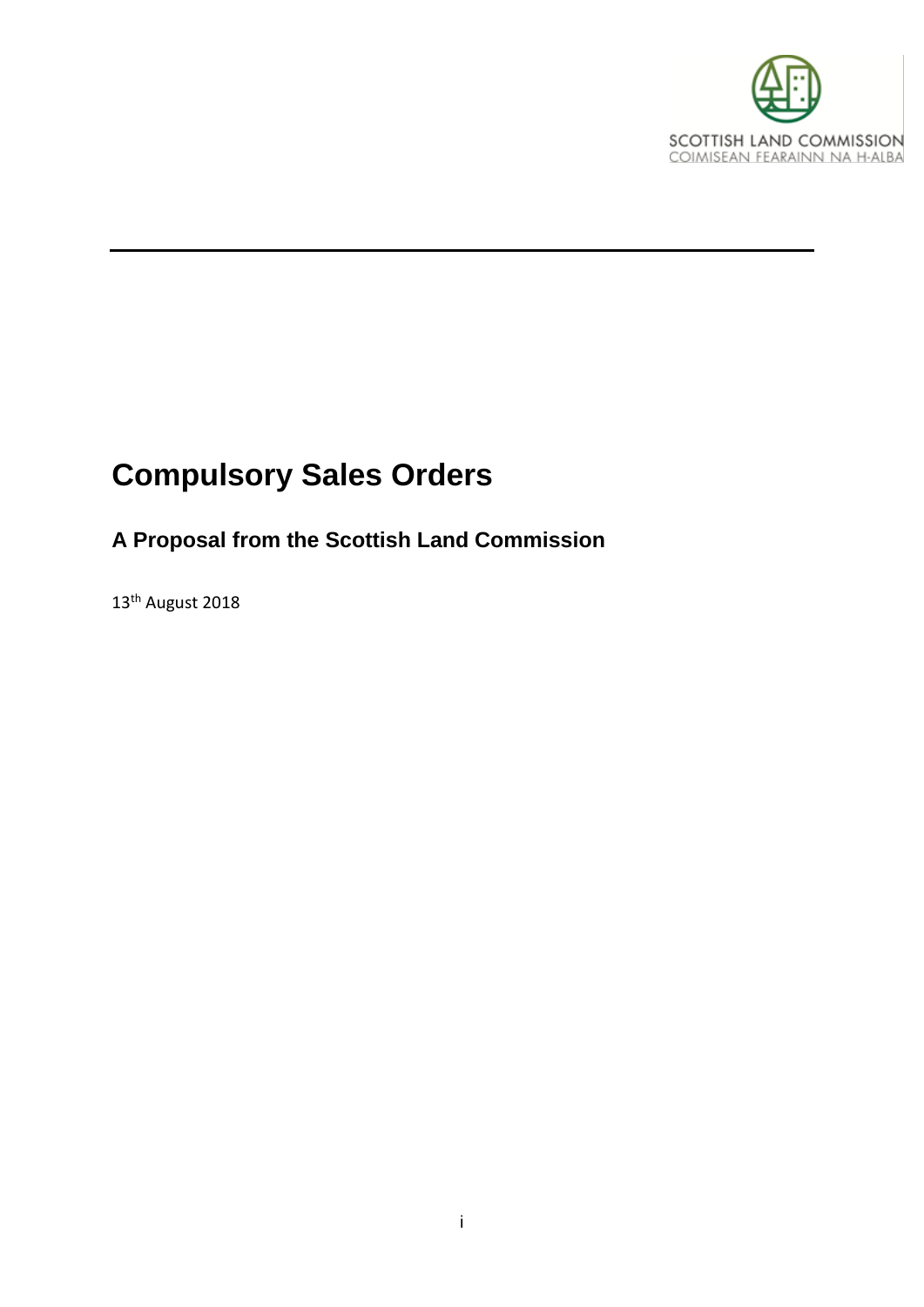

| <b>Table of Contents</b> |                                        | Page |
|--------------------------|----------------------------------------|------|
| 1.                       | <b>INTRODUCTION</b>                    |      |
| 2.                       | <b>POLICY INTENTION</b>                | 4    |
| 3.                       | <b>COMPULSORY SALES ORDER PROPOSAL</b> |      |
| 4.                       | <b>ILLUSTRATIVE EXAMPLES</b>           | 18   |
| 5.                       | <b>FREQUENTLY ASKED QUESTIONS</b>      | 25   |
| 6.                       | <b>GLOSSARY AND ABBREVIATIONS</b>      | 27   |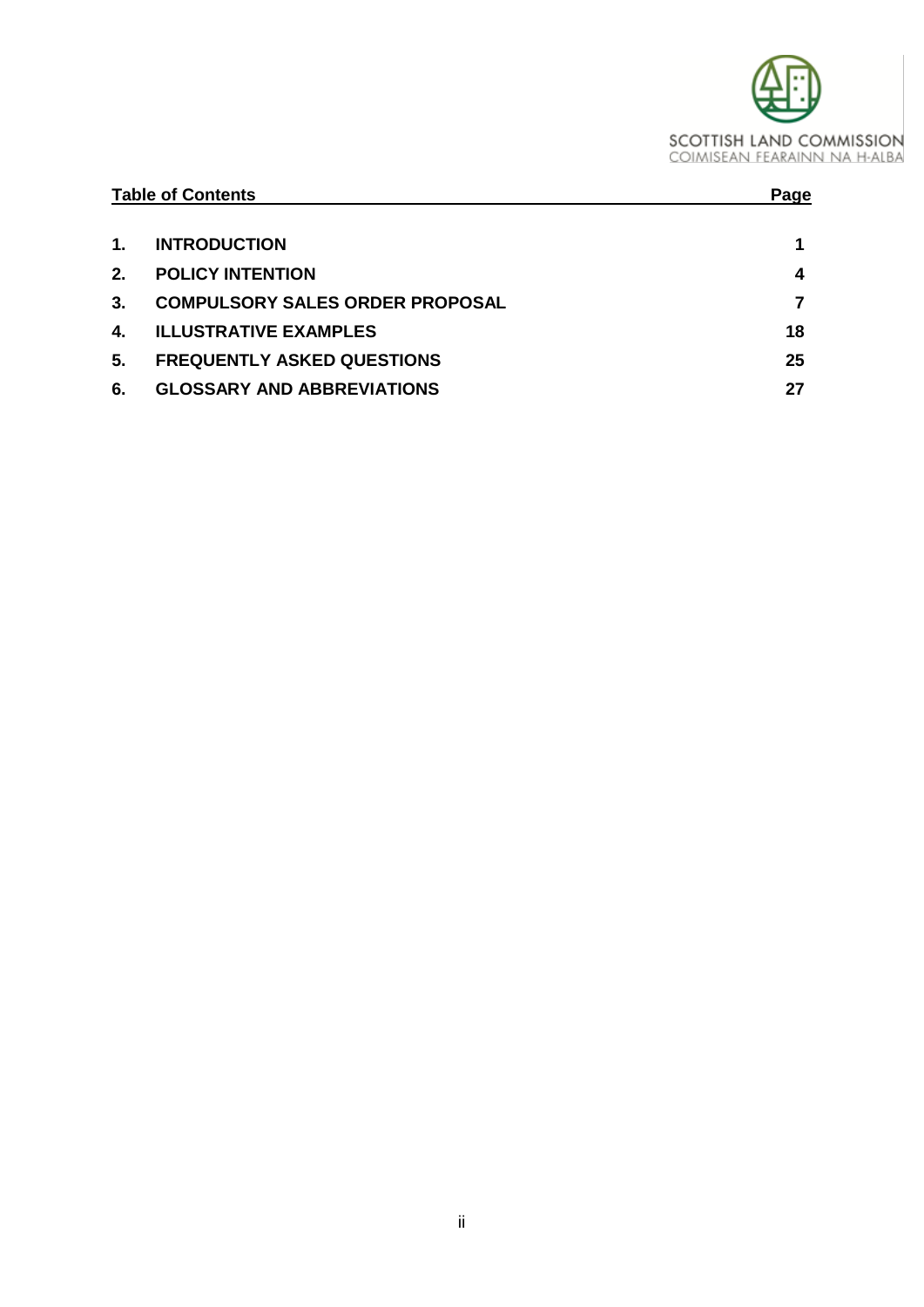## <span id="page-2-0"></span>**1. INTRODUCTION**

In 2012 the Scottish Government established an independent review group to examine how land reform could benefit communities in urban and rural Scotland. When the group reported back to the Government in 2014 it made several recommendations specifically intended to support "urban renewal". One of these recommendations was that the Government should bring forward powers to enable planning authorities to require land that has been vacant or derelict for an undue period of time to be sold by public auction to the highest bidder. This new mechanism was called a "compulsory sales order" (CSO).

The Scottish Government has committed to bring forward compulsory sales orders during the course of the next parliament to *"tackle the blight of abandoned buildings and small plots of land in town centres".* 

In March 2018 the Scottish Land Commission began working with the Scottish Government and other interested stakeholders to develop detailed proposals for how a new CSO mechanism could work in practice. The outputs from this work are summarised in this report, which is intended to provide the Scottish Government with a robust framework for developing a new CSO power.

In preparing the proposal a number of questions were identified that are likely to require further consideration prior to the new power being implemented. These questions have been highlighted throughout this report with a view to supporting any future work that the Scottish Government may undertake on this issue.

The remainder of this report is structured as follows:

- the remainder of this section describes how the proposals were developed and identifies the individuals/organisations who contributed to the process;
- section [2](#page-5-1) provides an outline of the CSO power and what it is intended to achieve;
- section [3](#page-8-1) describes how a new CSO power could work;
- section [4](#page-19-1) contains case studies of actual buildings and sites around Scotland to illustrate the type of circumstances in which a CSO power might be used;
- section [5](#page-26-1) answers to some frequently asked questions about the proposal; and
- section [6](#page-28-1) contains a glossary and list of abbreviations.

## **1.1. Approach**

-

The starting point for this project was to prepare a short discussion paper, which broadly outlined how CSOs could work and identified the key issues that would require further consideration. The content of this paper was based closely on a briefing document<sup>1</sup> prepared by Professor David Adams, the Chair of Property and Urban Studies at the University of Glasgow and one of the Scottish Land Commissioners.

The proposal also takes into account and draws on the Scottish Land Rights and Responsibilities Statement (2017), the Land Reform (Scotland) Act (2016), the Land Reform Review Group's report The Land of Scotland and the Common Good (2014), the Community Empowerment (Scotland) Act (2015), the National Planning Framework 3 and

<sup>1</sup> Adams D (August 2015), Explaining Compulsory Sales Orders, Urban Land Reform Briefing Paper No. 1, Policy Scotland available a[t https://policyscotland.gla.ac.uk/wp-content/uploads/2015/08/ULRBP-1-Compulsory-Sale-](https://policyscotland.gla.ac.uk/wp-content/uploads/2015/08/ULRBP-1-Compulsory-Sale-Orders.pdf)[Orders.pdf](https://policyscotland.gla.ac.uk/wp-content/uploads/2015/08/ULRBP-1-Compulsory-Sale-Orders.pdf)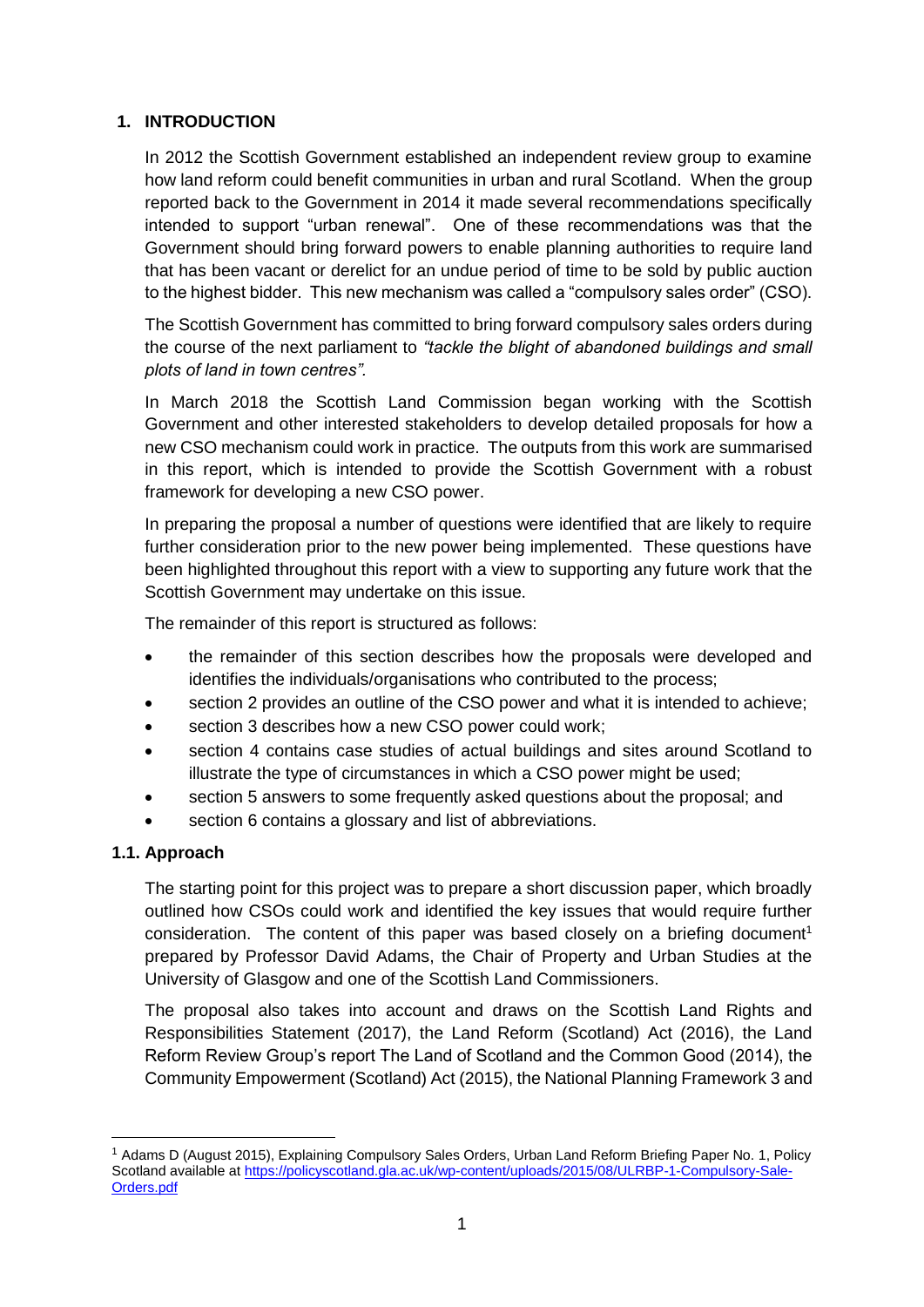current guidance notes on Compulsory Purchase Orders (CPO) produced by the Scottish Government in 2018.

An expert advisory group was then convened to guide delivery of the project. The role of this group was to consider the issues identified and help refine the proposals. A list of the individuals and organisations represented on the group is provided in [Table 1.](#page-3-0)

| <b>Name</b>                | Organisation                              |
|----------------------------|-------------------------------------------|
| <b>Andy Milne</b>          | Scottish Urban Regeneration Forum         |
| <b>Archie Rintoul</b>      | Royal Institution of Chartered Surveyors  |
| David Cowan                | <b>Scottish Government</b>                |
| Deryck Irving              | <b>Central Scotland Green Network</b>     |
| Douglas Bowers             | <b>Valuation Office Agency</b>            |
| <b>Elaine Scott</b>        | <b>City of Edinburgh Council</b>          |
| Malcolm Fraser             | Architect                                 |
| Neil Langhorn              | <b>Scottish Government</b>                |
| <b>Richard Heggie</b>      | <b>Urban Animation</b>                    |
| Shaheena Din               | Shelter- Scottish Homes Empty Partnership |
| <b>Stuart Mearns</b>       | <b>Heads of Planning Scotland</b>         |
| <b>Professor Tom Allen</b> | University of Durham                      |

<span id="page-3-0"></span>Table 1 – Membership of Expert Advisory Group

The expert advisory group met three times between April and June 2018 to discuss and refine the proposals.

Between meetings the Scottish Land Commission consulted with a range of interested parties who were able to provide particular insight into one or more of the issues under discussion. A list of the individuals/organisations consulted is provided below.

| Table 2 – List of Consultees |  |
|------------------------------|--|
|------------------------------|--|

| Organisation/Individual                                         |                                          |  |  |  |
|-----------------------------------------------------------------|------------------------------------------|--|--|--|
| Dr Frankie McCarthy, University of Glasgow                      |                                          |  |  |  |
| Professor Kenneth Gibb, University of Glasgow                   |                                          |  |  |  |
| Matt Baker, The Stove Network and Midsteeple Quarter            |                                          |  |  |  |
| Society of Local Authority Lawyers & Administrators in Scotland |                                          |  |  |  |
| <b>Scottish Property Federation</b>                             |                                          |  |  |  |
| <b>Walker Morris</b>                                            |                                          |  |  |  |
| Development Trusts Association Scotland                         | <b>Fife Council</b>                      |  |  |  |
| <b>Glasgow City Council</b>                                     | North Ayrshire Council                   |  |  |  |
| <b>Perth and Kinross Council</b>                                | Royal Institution of Chartered Surveyors |  |  |  |
| Royal Town Planning Institute Scotland                          | <b>Scottish Futures Trust</b>            |  |  |  |
| South Seeds                                                     | <b>Turcan Connell</b>                    |  |  |  |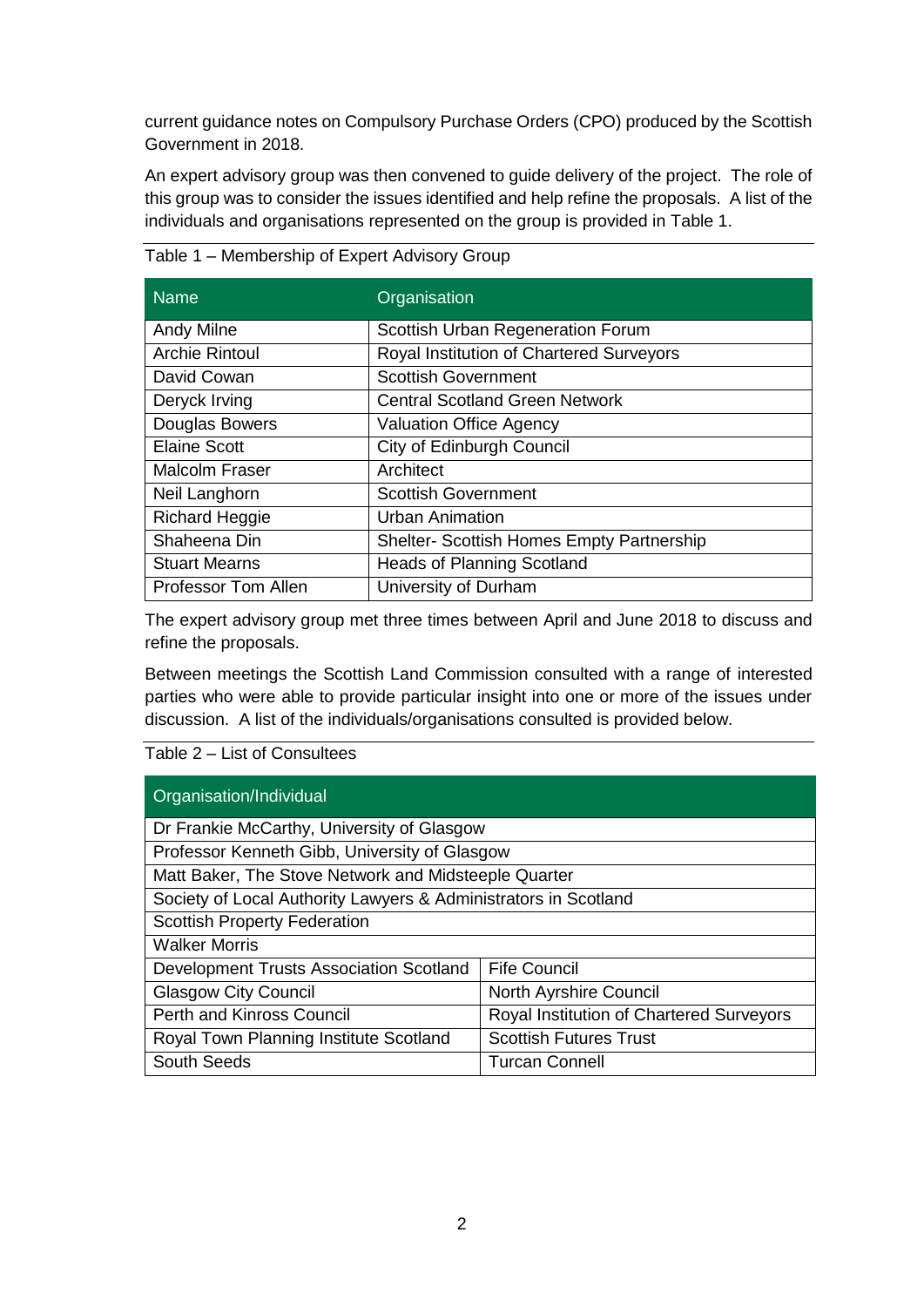## **1.1.1. Human Rights Implications**

If implemented the proposal contained in this paper would give planning authorities the ability to directly limit individual property rights. As such it was extremely important to ensure that the details of the proposal are consistent with human rights law and in particular the European Convention on Human Rights (ECHR). For this reason advice was sought from Professor Tom Allen of the Durham Law School, an expert on international property law and property as a human right.

As well as providing input as part of the expert advisory group, Professor Allen also reviewed a draft of the CSO proposal for compatibility with ECHR. Modifications were then made to the draft proposal as a result of this advice, which are reflected in the detail of the proposal contained in this paper.

Although, given the early stage of development of the proposals, Professor Allen's conclusions were necessarily tentative he was able to provide reassurance that the broad principles of the CSO proposal described in this paper are compatible with Convention standards.

## **1.2. Acknowledgements**

The Scottish Land Commission is very grateful to all of the individuals who contributed to this exercise, whether as members of the expert advisory group or as consultees, without whom it would not have been possible to produce this proposal. Particular thanks is due to Professor Tom Allen for his invaluable contribution on the human rights implications of this proposal.

The input and advice provided by all of these individuals is reflected in the remainder of this document. Any errors or omissions are entirely those of the Scottish Land Commission.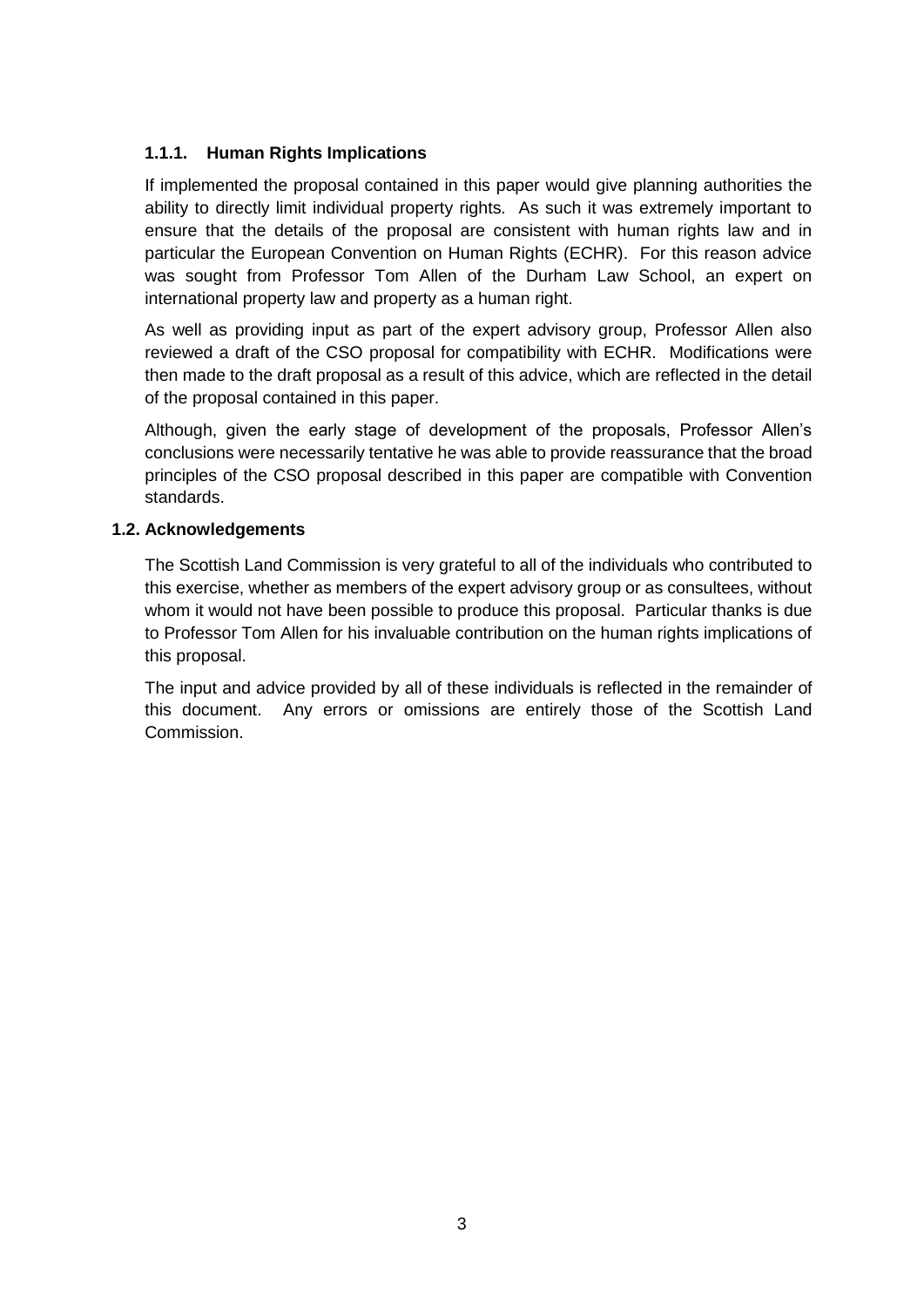## <span id="page-5-1"></span><span id="page-5-0"></span>**2. POLICY INTENTION**

The intention of this proposal is to provide a mechanism to enable local authorities to bring problematic vacant sites and buildings back into productive use<sup>2</sup> and help tackle the problem of long-term vacancy and dereliction that blights many Scottish communities.

#### **2.1. The Problem**

There are currently around 11,600 hectares of vacant and/or derelict land in Scotland<sup>3</sup> and the figures have not changed substantially since the late 1990s, making this an entrenched problem. In addition to this there are also believed to be more than 37,000 long-term empty homes in Scotland<sup>4</sup>.

Vacant and derelict land and buildings present real challenges for communities across Scotland, often acting as magnets for crime and anti-social behaviour. This not only damages quality of life for existing residents but can also act as a deterrent for inward investment, making it more difficult to bring about long-term regeneration and renewal. Such sites can also prevent – or make it more difficult – for communities to meet important needs, such as for affordable housing, or to realise aspirations for amenities such as urban green space or cultural facilities. The fact that there is a clear relationship between land vacancy and dereliction and deprivation, means that Scotland's most disadvantaged communities are those most affected by this problem.

#### **2.2. Need for Additional Powers**

Communities and local authorities already have at their disposal various policy instruments that could be used to further regeneration. CPOs for example can be used by local authorities and some other public agencies to purchase land without the owner's agreement if there is a strong enough public interest case for doing so. Similarly, under powers brought in under the Community Empowerment (Scotland) Act 2015, communities will soon have the right to purchase abandoned, neglected or detrimental land.

While both of these instruments provide a potential route for bringing vacant and derelict land back into productive use both also require the authority or community in question to have a clear plan in place as to how the land or building in question would be used – but this is not always the case. In many cases public authorities and communities do not have a specific end use in mind for problematic sites but simply wish to see them used for some productive purpose. In such cases the community or public agency in question may have a strong desire to see the site used in a manner that benefits the community, but may not have the capacity, resources or inclination to take on responsibility for the site themselves. In such cases a CSO would provide a valuable alternative to existing mechanisms and help fill an important gap in the existing policy landscape.

**Question:** Is there a need to create a straight forward tool to enable planning authorities to bring unused sites back into productive use?

-

<sup>&</sup>lt;sup>2</sup> Productive use is defined in a broad sense to incorporate not just uses that generate commercial value but also uses that generate social or cultural value, such as urban greenspace or recreational amenities.

<sup>&</sup>lt;sup>3</sup> Scottish Vacant and Derelict Land Survey 2017, Scottish Government

<sup>4</sup> Scottish Empty Homes Partnership (June 2018), Annual Report 2017-18.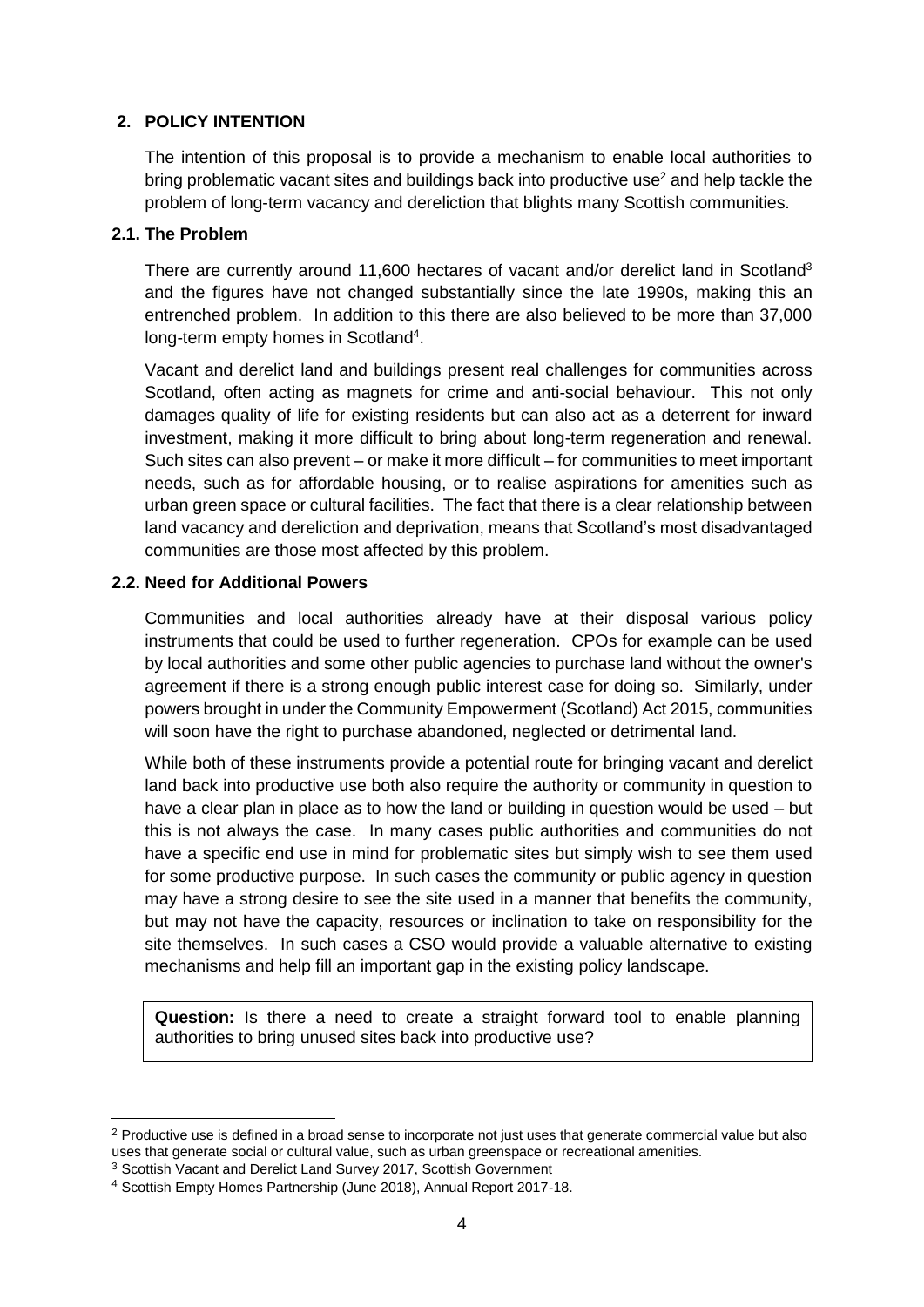#### **2.3. Rationale for Intervention**

There is strong research evidence<sup>5</sup> that shows that a change in ownership that transfers a property from a passive to an active owner is often a necessary pre-condition for bringing vacant and derelict sites back into productive use. The CSO power described in this paper has been designed to provide a mechanism that would enable sites to be transferred from passive to active ownership.

The rationale for CSOs is also grounded firmly in economic theory. One of the reasons why some sites remain vacant for extended periods is that the owner has unrealistic expectations about the value of the site. This mismatch between the price the market would be willing to pay and the price that the owner may be willing to accept can lead to sites remaining unused indefinitely as the owner waits for the market to improve in the expectation that prices will improve. This difficulty is exacerbated in urban areas where vacant land changes hands relatively infrequently and there is little comparative data available on which to base a realistic valuation.

By using an auction process, which would give all interested parties the opportunity to submit a bid reflecting their independent valuation of the site, CSOs would provide a mechanism for revealing the true market price of any given parcel of land, directly addressing this market failure.

**Question:** CSOs are designed to address situations where sites are left unused for an undue period because the owner has unrealistic expectations about value and there is little comparable data upon which to base a valuation. Is this rationale sound?

#### **2.4. Contribution to Wider Policy Objectives**

-

The intention of this proposal is to provide a mechanism to enable local authorities to bring problematic vacant sites and buildings back into productive use and help tackle the problem of long-term urban land vacancy and dereliction that blights many Scottish communities. In so doing CSOs could make an important contribution to achieving the [National Outcome](http://www.gov.scot/About/Performance/scotPerforms/outcome) of sustainable and resilient communities. CSOs would also provide a mechanism to help ensure that the principles articulated in the [Scottish Land Rights and](http://www.gov.scot/Resource/0052/00525166.pdf)  [Responsibility Statement](http://www.gov.scot/Resource/0052/00525166.pdf) are adhered to, in particular Principle four, which states that:

*The holders of land rights should exercise these rights in ways that take account of their responsibilities to meet high standards of landownership, management and use. Acting as the stewards of Scotland's land resource for future generations they contribute to sustainable growth and a modern, successful country.* 

The real strength of CSOs however lies not in its potential as a punitive instrument but rather in the role it could play in facilitating constructive dialogue with owners of problematic sites. By providing a formal framework for engagement it is anticipated that the CSO process could provide an effective stimulus to regeneration even in cases where the power is not implemented. CSOs should therefore be regarded as a last resort to be used where all other attempts to bring a site back into productive use have failed and the success of the instrument should not be measured in the number of times it is used but rather in the long-term trend in urban vacancy and dereliction in Scotland.

<sup>5</sup> Adams et al. (1992), Market activity and industrial development, Urban Studies, vol. 32, no. 3, 1995 471-489.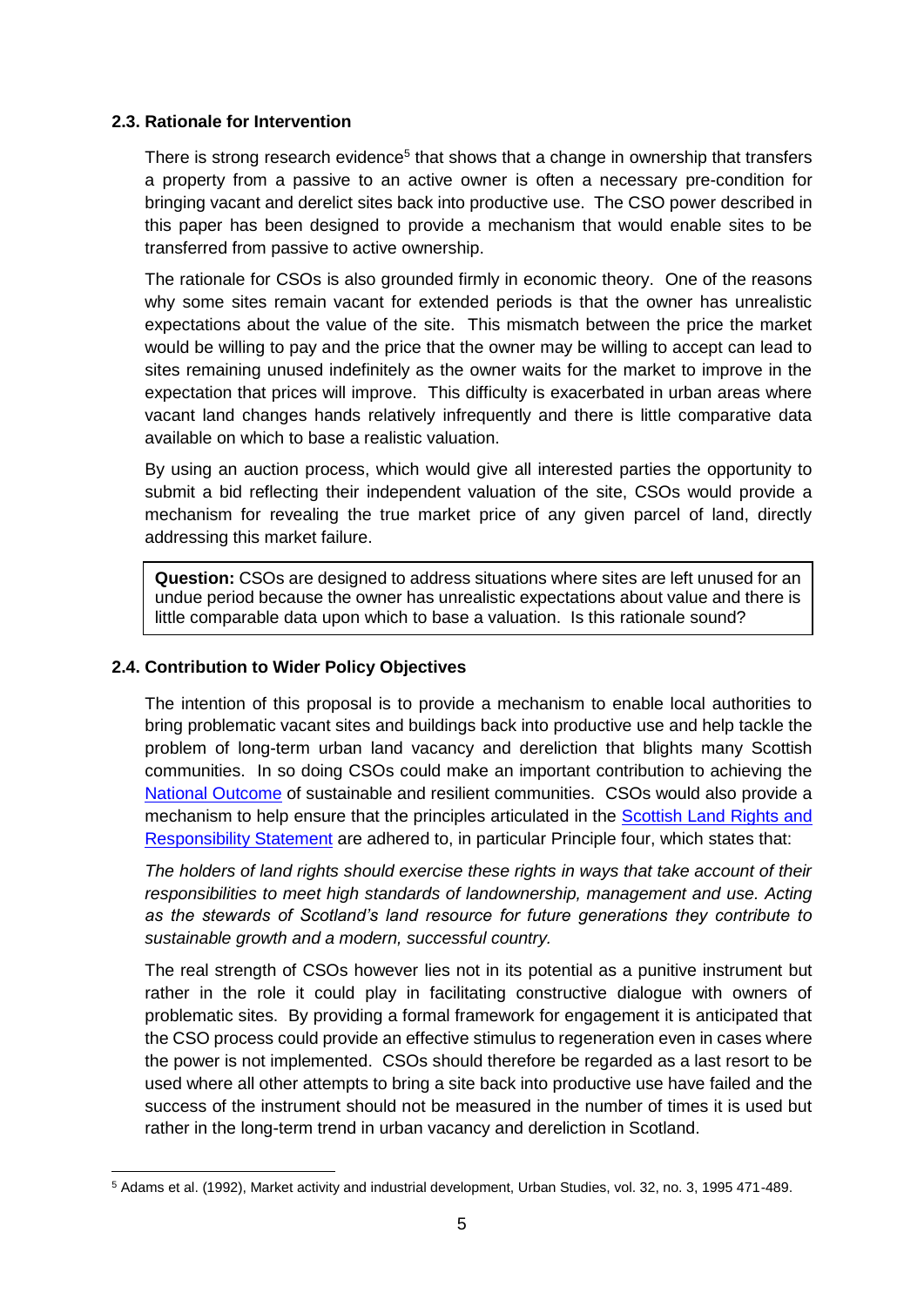#### **2.5. The Progressive Realisation of Human Rights**

The European Convention of Human Rights (ECHR) enshrines the right to peaceful possession of property. By providing planning authorities with a legal mechanism to force the sale of land or property against the wishes of the owner this proposal represents a fundamental challenge to this right. This challenge is legitimate because the individual property rights enshrined in the ECHR are not absolute. ECHR expressly states that the right to property may be legitimately interfered with in pursuit of the public interest. Ensuring that the proposal contained in this paper strikes a proper balance between individual property rights and the public interest has therefore been of primary concern.

What is often overlooked in such discussions however is that human rights extend beyond individual property rights. Under the terms of the UN International Covenant on Economic Social and Cultural Rights, individuals also have a variety of broader economic, social and cultural rights including rights to food, housing and an adequate standard of living. By providing a tool that could be used to help achieve the progressive realisation of such rights the CSO proposal set out in this paper provides an opportunity for Scotland to better fulfil its obligations under international human rights law.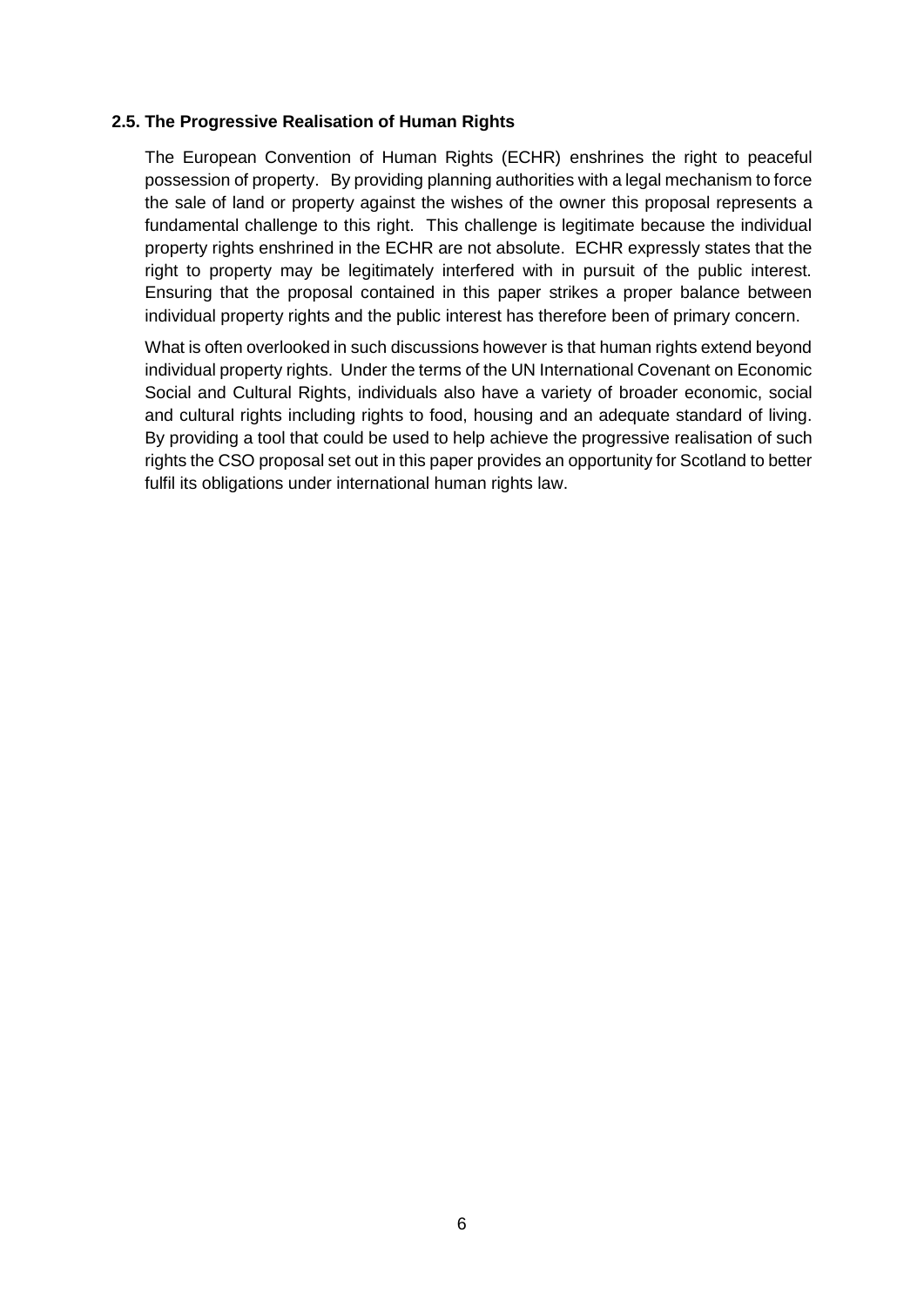## <span id="page-8-1"></span><span id="page-8-0"></span>**3. COMPULSORY SALES ORDER PROPOSAL**

When land or property is retained indefinitely and is not used for any productive purpose then it is unlikely to be serving the public interest and may be actively harming the surrounding community. In such circumstances it is proposed that planning authorities<sup>6</sup> should be given the power to trigger a CSO, which would require the site to be sold by public auction or unconditional tender to the highest bidder.

Figure 1 below summarises how this process could work in practice and the remainder of this section describes how this process could work in further detail.



*Source: Scottish Land Commission*

## **3.1. Eligibility and Site Identification**

#### <span id="page-8-2"></span>**3.1.1. Types of Site**

-

It is proposed that CSOs should be applicable to buildings or land that are either derelict, have been vacant for an undue period of time or both, and where their being in this condition is having a detrimental impact on the surrounding community. The Land Commission will be undertaking further research during 2018/19 on the consequences of vacant and derelict land. This is expected to provide further clarity on the different types of detrimental impact that vacant and derelict land can have on communities, but for the purposes of this proposal "detrimental impact" is intended to have a broad definition, incorporating social, economic or physical harm to a community.

<sup>&</sup>lt;sup>6</sup> Including 32 local authorities and two national park authorities.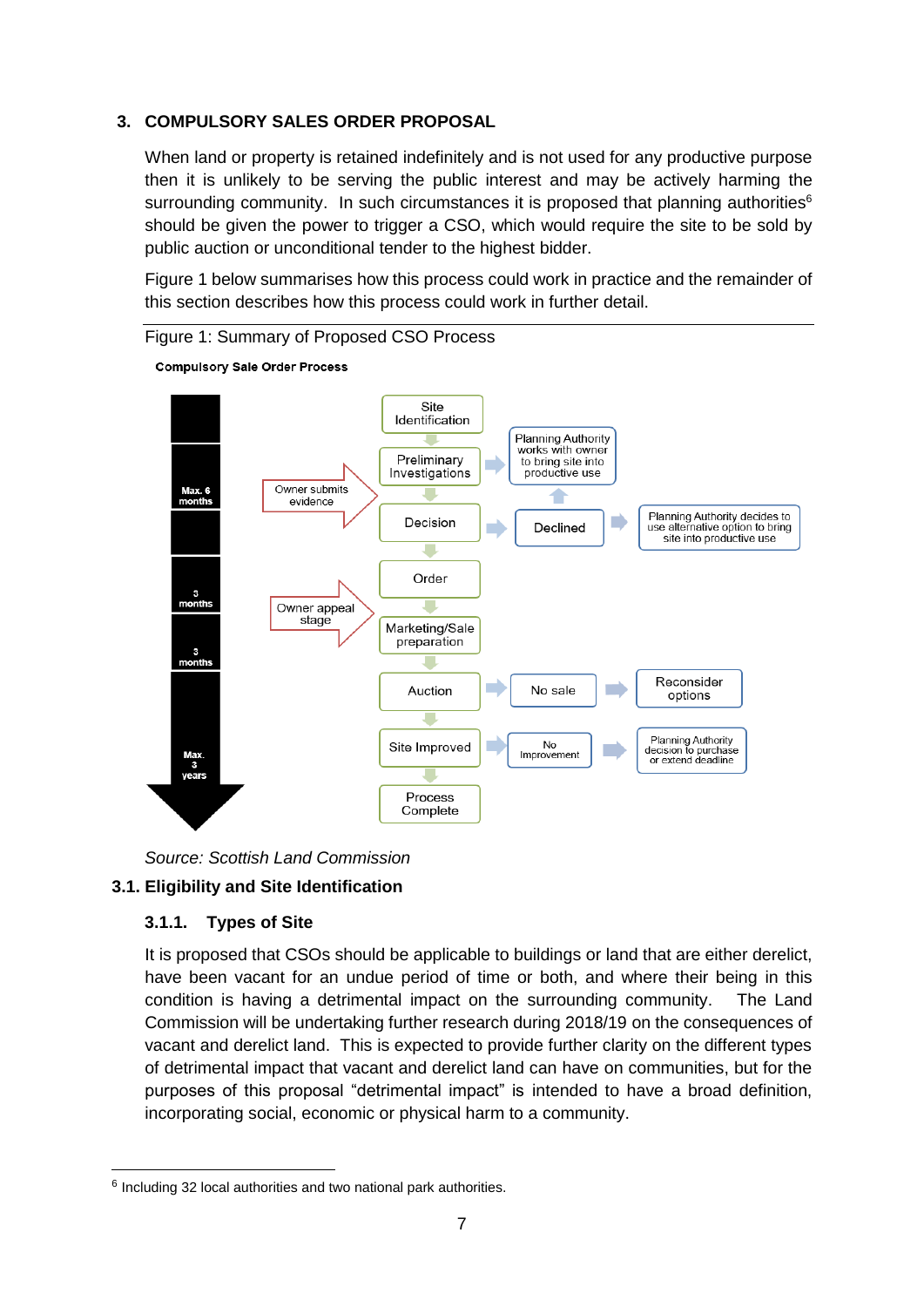It is intended that CSOs would be particularly appropriate to relatively small sites and less relevant for large or particularly complex development sites. What constitutes a large or small site will vary depending on the location but in general the type of sites intended are small gap sites, derelict commercial buildings and empty homes rather than larger areas with the potential for major commercial development.

The CSO power has been designed as a tool to help stimulate regeneration. As such the power is intended to be used on sites within existing settlements rather than on greenfield sites and is likely to be most relevant to built-up, urban areas. This is not however intended to preclude the use of CSOs in more rural settings and section 4 includes an example of an abandoned hotel site in a village where a CSO may be appropriate.

The prospect of CSO action could represent a significant risk for commercial property investors. So as to avoid the unintended consequence of discouraging investment it will be important that the types of property to which the CSO power could be applied is tightly defined within the relevant legislation. As a starting point it is proposed that CSOs could be applied to sites that:

- are relatively small (i.e. do not have major development potential);
- are not used for any productive purpose;
- are causing demonstrable harm to the surrounding community;
- are located within or on the immediate periphery of existing settlements; and
- have previously been developed (i.e. brownfield rather than greenfield sites).

**Question:** What type of sites should the CSO power apply to and how should these be defined so as to provide clarity to investors and avoid any unintended consequences?

#### **3.1.2. Sites Owned by Public Bodies**

Statistics published by the Scottish Government<sup>7</sup> show that almost three quarters of vacant and derelict urban land (and almost 80% of derelict land) is in private ownership. The problem of urban vacancy and dereliction therefore appears to primarily be associated with private land ownership. Nevertheless, if bringing such sites back into productive use is seen as an important public policy objective, it would be reasonable to expect public agencies to demonstrate leadership by acting to bring sites that they own back into productive use as a matter of priority.

While it is to be hoped that public agencies would generally take steps to do this of their own volition, there may be a whole range of practical and financial reasons why this may not always or necessarily be the case. In such circumstances there may be justification for a CSO to be applied to a publicly owned sites.

**Question:** Should CSOs be applicable to publicly owned sites and if so, is it appropriate for this decision to be made by a local authority?

-

<sup>7</sup> Scottish Government (June 2018), Scottish vacant and derelict land survey 2017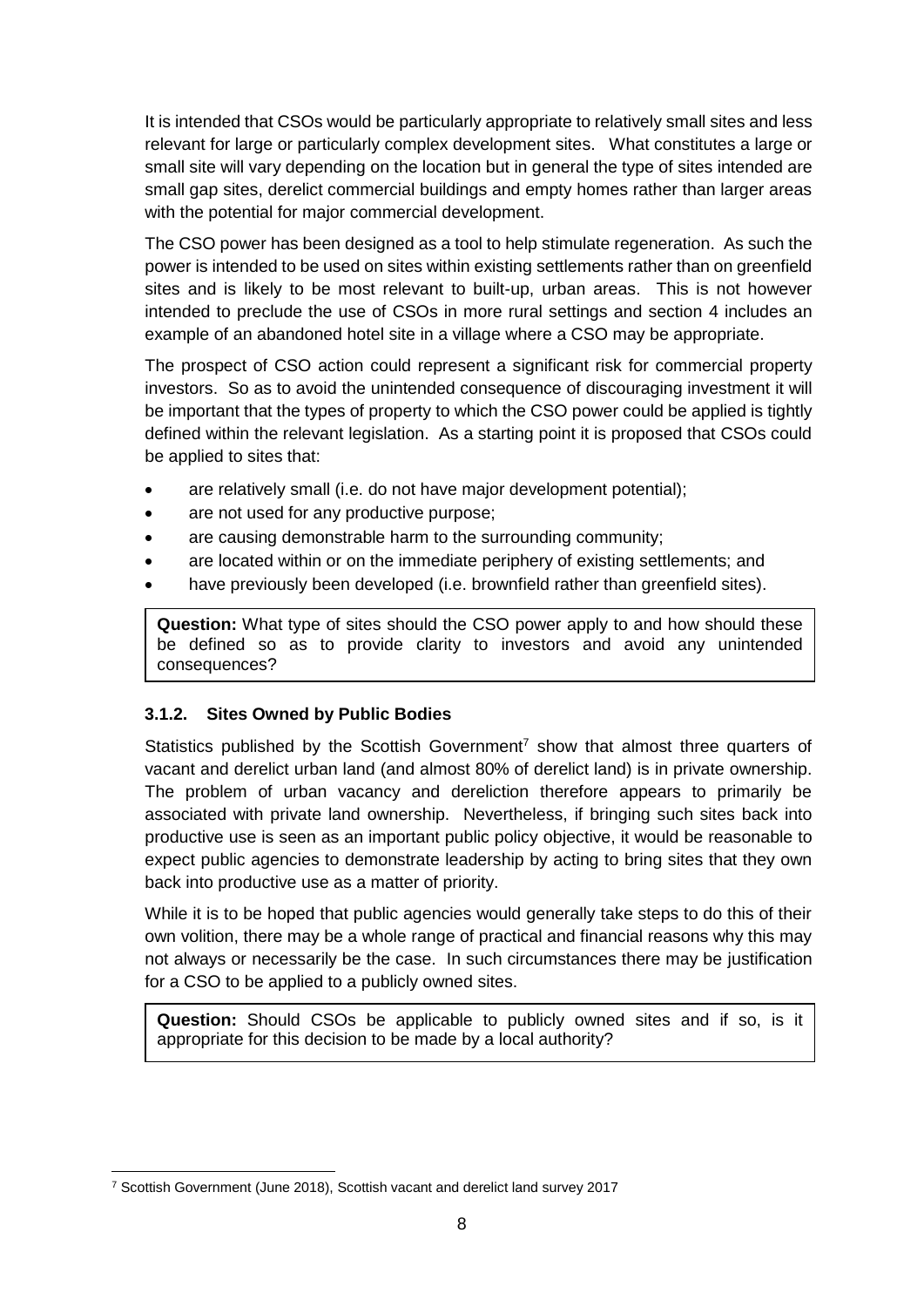## <span id="page-10-0"></span>**3.1.3. Site Identification**

As there are already a number of existing registers that contain details of sites that may be appropriate for a CSO action it is not proposed that planning authorities should be required to establish a new statutory register of potential CSO target sites. Instead it is suggested that sites should be brought to the attention of the authority primarily by individual council officers and councillors, many of whom have very detailed local knowledge and would be well placed to help identify problematic sites.

The existing registers that are expected to be relevant for CSO purposes include:

- the Vacant and Derelict Land Survey;
- the Buildings at Risk Register; and
- locally maintained registers of empty homes.

**Question:** Are these sources adequate for identifying sites that may be appropriate for a CSO action? If not, are changes required to these registers or are there other sources that might be more appropriate?

It is anticipated that most sites being considered for CSO action would be included in one of these lists; however, as these lists have been complied for a variety of different purposes not all of the sites included will be appropriate for a CSO action. Equally, not all sites that might be appropriate for CSO action will necessarily be on a register.

For example, the Scottish Vacant and Derelict Land Survey only includes sites of more than 0.1 hectares but there are many sites in Scotland where a CSO could be relevant that are under 0.1 hectares. One option for overcoming this would be to extend the coverage of the Vacant and Derelict Land Survey to include sites of less than 0.1 hectares but this would introduce an additional burden on planning authorities at a time when resources are already heavily stretched. To overcome this it is therefore proposed that if a vacant/derelict site comes to an authority's attention that is not on the Vacant and Derelict Land Survey because it is less than 0.1 hectares, but otherwise meets the criteria for inclusion in the Survey, then it should be eligible for a CSO.

In most cases it is envisaged that sites that would be appropriate for a CSO would be identified (or meet the criteria for inclusion) on one of the registers listed above; however, there may be situations where a site or property is not identified on one of the registers but is causing harm to the surrounding community. It is proposed that it should still be possible to implement a CSO on such sites, providing there is a strong public interest justification for doing so.

#### **3.1.4. Public Interest Justification**

A CSO would involve the state directly interfering with an individual's property rights by forcibly bringing about a change in ownership for a particular property. For this to be justified, the public interest served by the action must clearly outweigh the cost to the individual. Planning authorities should therefore be required to build a very strong case in favour of a CSO before initiating the action.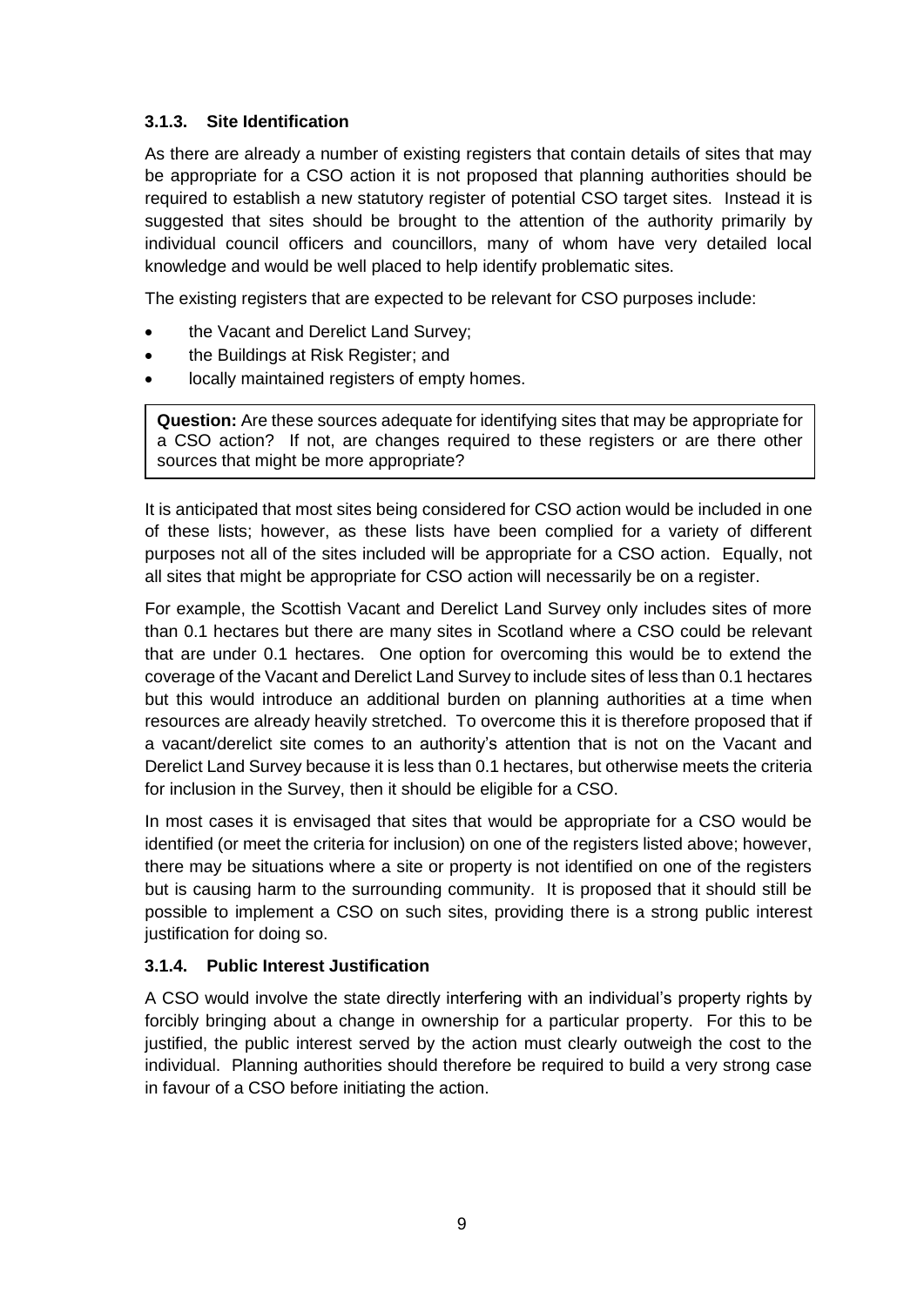The amount of evidence available about a site's condition, history and context will be pivotal in creating a strong case for the use of a CSO. It is proposed that planning authorities should be expected to draw on a wide variety of different sources in making their case, including:

- reports of nuisance. For example official complaints to public bodies about issues such as anti-social behaviour or physical condition;
- previous enforcement action. For example statutory repair notices or planning enforcement actions; and/or
- evidence of locally orchestrated public campaigns relating to the site that are supported by representative community groups.

Many of the sites that would be eligible for CSOs are likely to be in a poor physical condition, but this will not always or necessarily be the case. It is perfectly possible for vacant sites that are not visibly neglected to be causing harm by preventing communities from realising their full potential. Evidencing this kind of harm is however significantly more challenging than evidencing physical harm.

To address this it is proposed that planning authorities should be empowered to use a human rights framework to help demonstrate the public interest in such cases. This would involve demonstrating how a CSO would enable the affected community to realise important economic, social and cultural rights – such as the right to food, housing and an adequate standard of living. It is anticipated that further guidance would be required on this issue.

**Question:** What other sources of evidence might it be appropriate for a planning authority to consider when compiling a case for initiating a CSO? Is it helpful to frame the public interest case in terms of economic, social and cultural rights?

## **3.1.5. Role of Communities in Identifying Sites**

In identifying potential sites for CSOs planning authorities would be expected to take due cognisance of local aspirations by considering sites identified through locally based plans, prepared in collaboration with community groups. This could include Local Place Plans as proposed in the Planning (Scotland) Bill.

To facilitate community involvement in this process it is proposed that communities should be given the opportunity to ask the planning authority to investigate a site for a CSO. Should a planning authority decide to reject a community body's request then it should be required to provide an explanation for this decision, which should include an explanation of why the authority believes a CSO would not be an appropriate tool to use and what alternative steps the authority is taking to bring the site into productive use.

It will be important that this process is not unduly onerous for any of the parties involved. To ensure that the resources devoted to the process remain proportionate to the scale of the site in question it is proposed that detailed guidance should be prepared that would set out how and by whom a request could be made, what format this should take and what manner of response would be required from the authority in question.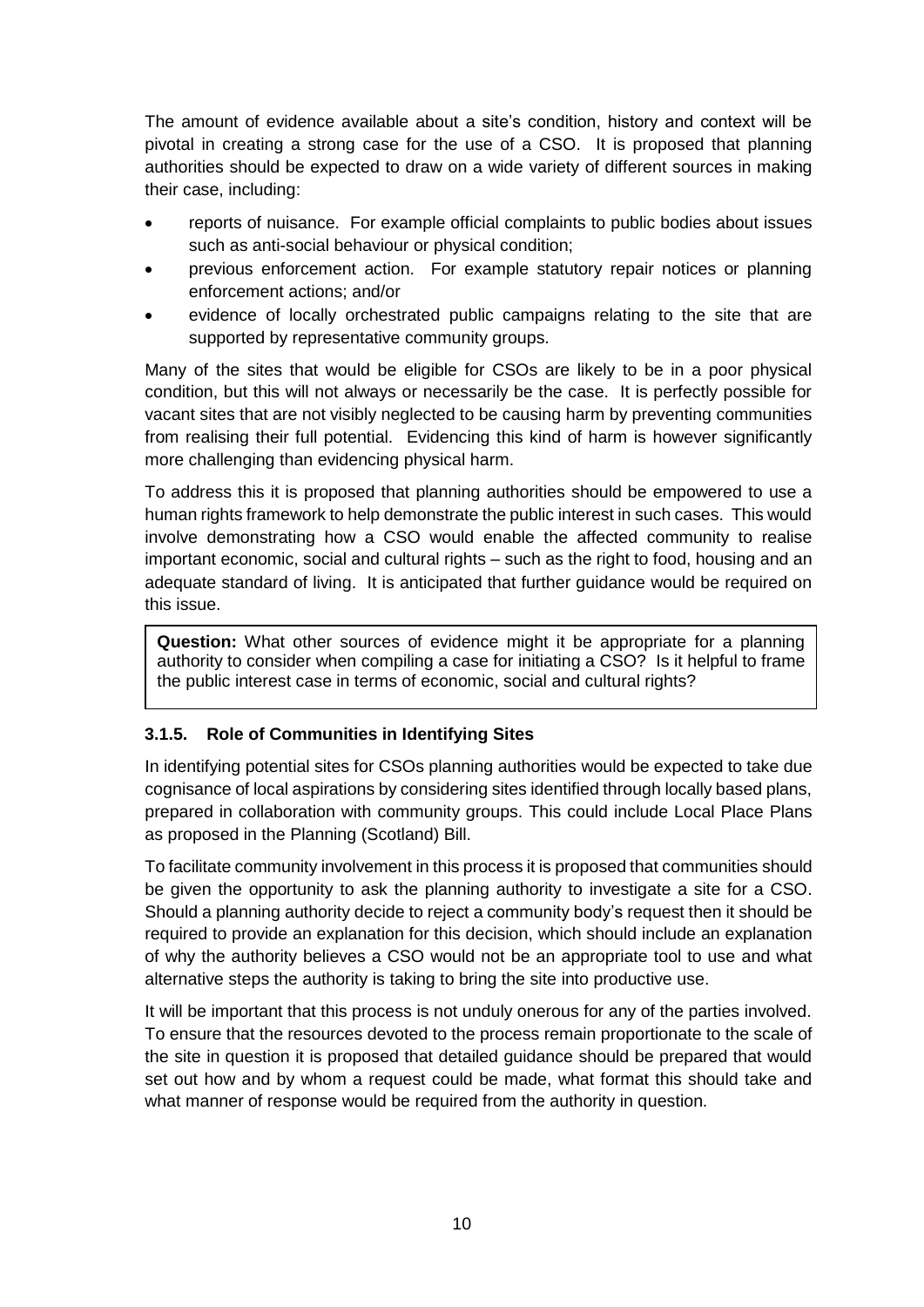Regardless of how a site is identified, it is proposed that the decision about whether or not to initiate a CSO would remain with the relevant planning authority. It would be at the discretion of the relevant planning authority whether or not to exercise the power and this discretion would be exercised on a case-by-case basis.

**Question:** Should communities be given the opportunity to ask for a site to be investigated and if so, what steps should be taken to ensure that communities have sufficient opportunity to help identify problematic sites but that this does not create an undue burden on planning authorities?

## **3.2. Preliminary Investigations**

CSOs are intended to be a mechanism for stimulating regeneration and bringing unused sites and property back into productive use rather than a punitive instrument. As such the preliminary investigations undertaken by a planning authority would be very important because they would provide an opportunity to bring about a mutually acceptable resolution before proceedings commence.

For this reason it is proposed that planning authorities should be required to make contact with the owner as soon as possible after a problematic site has been identified that it believes may be an appropriate subject for a CSO. At this stage it is suggested that the planning authority should be required to issue the owner of the property and any other relevant interested parties with a "notice of preliminary investigations".

## **3.2.1. Establishing Ownership**

It may not always be possible to identify the legal owner of a site. It is proposed that this should not be a barrier to undertaking further investigations or to initiating proceedings but further guidance would be required to set out the process to be followed in such circumstances. It is envisaged that this process could mirror that already used for CPOs.

## **3.2.2. Notice of Preliminary Investigations**

The purpose of this initial notice would be to advise interested parties that their site or property has been identified as problematic and that investigations are underway to compile evidence that may be used to support CSO proceedings in the future.

It is intended that the primary purpose of this notice should be to help initiate dialogue between the property owner, any other parties with a legitimate interest in the property/site and the planning authority. The principle focus of this dialogue should be on what actions might be required to bring the property back into productive use. As such it would be necessary for the planning authority to provide a clear indication at an early stage about the types of uses that it would consider acceptable productive uses for the site in question.

Before issuing the notice the planning authority should also seek to identify all rights and interests in the land or property that the CSO may apply to. It is proposed that the planning authority would then be required to issue the notice to the owner and any other parties with a legitimate interest in the site. This is expected to include any creditors party to a standard security over the property, lessees, occupiers, the holder of any personal burden and the owner's association operating on the development in question. The planning authority would be required to notify all relevant parties that the site is problematic and that preliminary investigations are underway.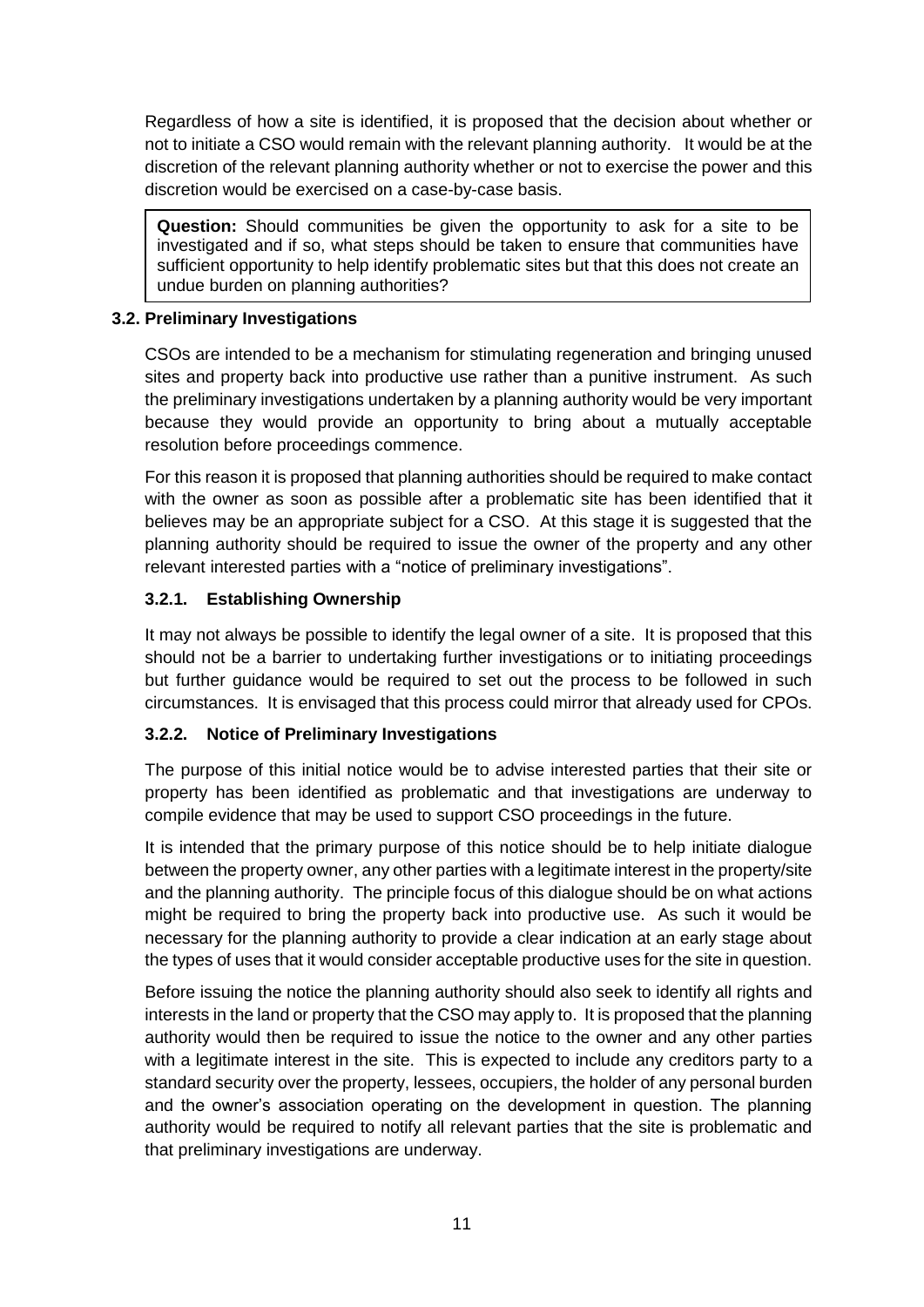In the notice of preliminary investigations it is proposed that planning authorities would be required to offer the owner of the site (and any other parties with a legitimate interest) an opportunity to submit evidence to the investigation, which would be taken into account before a decision was made to commence formal proceedings.

It is proposed that the notice should also:

- explain how property came to the attention of the planning authority;
- describe the authority's principal concerns about the site;
- identify a named contact within the authority with responsibility for the preliminary investigations with whom the owner should be encouraged to liaise;
- provide an indicative time-scale for the completion of investigations, including a deadline by which any evidence that the owner wishes to submit must be received;
- provide information about how the CSO process works;
- contain advice on where to seek advice and support for bringing the site back into productive use; and
- indicate what type of productive uses the planning authority would find acceptable.

Sites for potential CSO action are expected to vary considerably in complexity and as such the time required to complete investigations is likely to vary from site to site. For this reason it is proposed that the time-scale for investigations should be for the planning authority concerned to determine, up to a maximum of six months.

It is not proposed that the owner of a site being investigated for CSO purposes would be prevented from selling the site during the course of investigations. Indeed in many scenarios this would be a desirable outcome. To ensure transparency however it is proposed that once a notice of preliminary investigations has been issued this should be attached to the title for the property so that any prospective purchaser would be aware of the possibility of action before completing a sale.

## **3.2.3. Proportionality**

It is very important that the CSO procedure is fair and strikes a reasonable balance between the rights of property owners to the peaceful enjoyment of their possessions, and the wider public interest. To ensure that this balance is struck it is important that any public authority considering initiating a CSO give due consideration to any reasonable alternatives that may exist to bring the property back into productive use. Due consideration of these options will be an important and necessary step for establishing that the action of the authority is proportionate and that no measure short of a CSO would be sufficient to bring the property back into productive use.

## **3.2.4. The Owner's Right to be Heard**

To maintain public confidence in the fairness of the CSO procedure it is important that property owners are given sufficient opportunity at an early stage in proceedings to make representations to the planning authority to:

- demonstrate why it is not possible for them to bring the site back into productive use (e.g. evidence of serious contamination that makes development unviable);
- highlight any efforts that they are making to bring it back into productive use; and/or
- draw attention to any other extenuating circumstances that may be preventing them from doing so (e.g. ill-health of the owner or the owner's immediate family).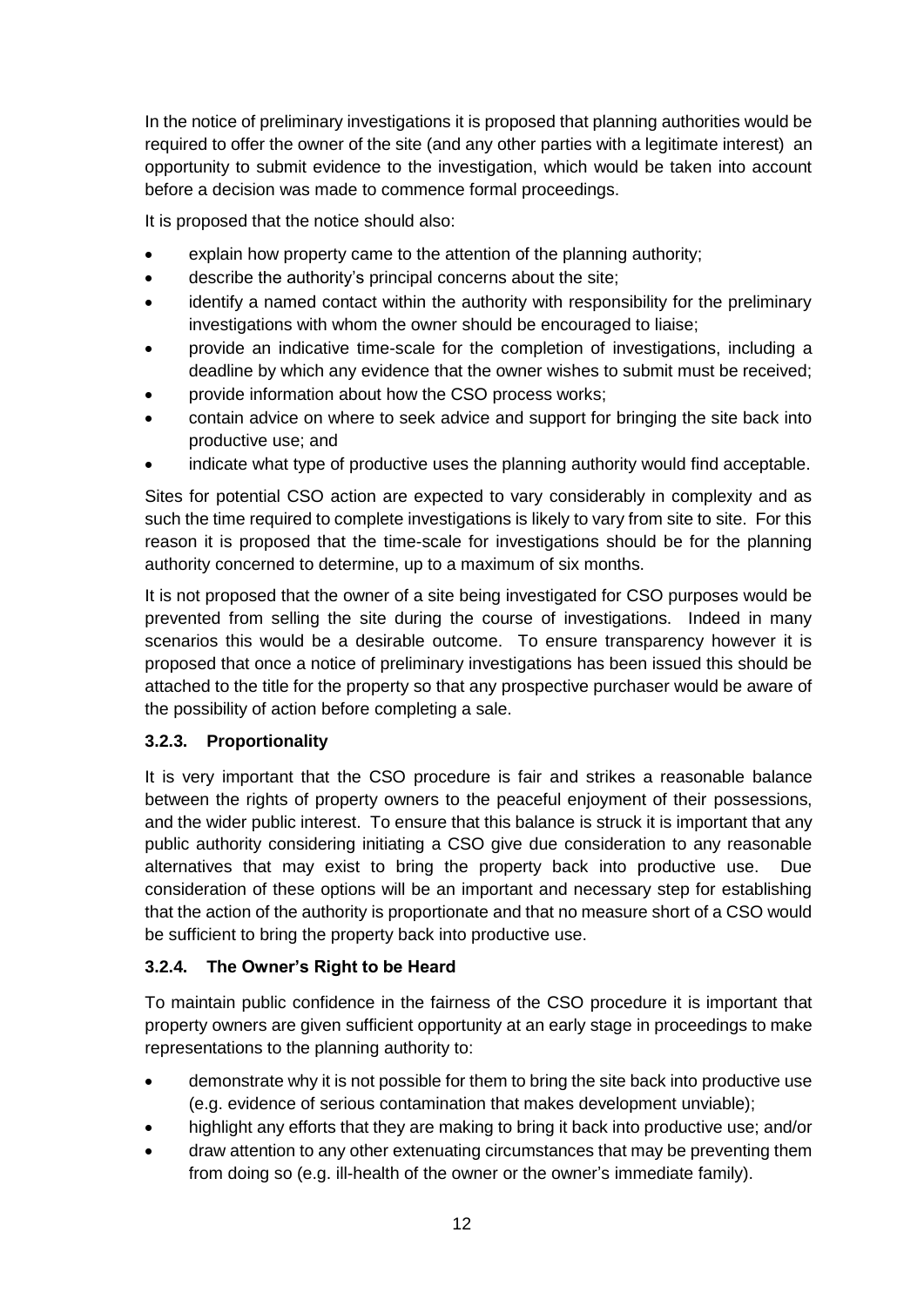In each case it is proposed that owners should be expected to provide evidence to substantiate any representations made.

Planning authorities would then be expected to fully consider any evidence submitted by the owner and to take steps to work with the owner to bring about a mutually acceptable resolution before taking a decision about whether to instigate formal proceedings.

It is not intended that the submission of representations by the property owner relating to extenuating circumstances would *necessarily* lead to the termination of CSO investigations or the cancelation of an auction/tender sale. It is however acknowledged there are likely to be occasions where an authority might decide it would be more sensible to temporarily suspend proceedings.

It is proposed that planning authorities should have discretion on how to respond to any evidence put forward by the owner but it is anticipated that further guidance would be required to support authorities in making these decisions.

## **3.3. Compiling the Evidence**

Prior to commencing formal proceedings it is proposed that the planning authority would be required to submit the evidence it has compiled to formal scrutiny by submitting a report to the appropriate committee (in some cases this may be the planning committee and in others it may be full Council depending on the structure of the authority concerned). This evidence would be required to clearly demonstrate a public interest case as to why a compulsory sale may be necessary and would be required to include:

- a detailed site description;
- evidence to demonstrate that the site is having a detrimental impact on the local community;
- a planning statement (as outlined below);
- details of any evidence submitted by or on behalf of the owner and an explanation of why this evidence was not considered sufficient to stop proceedings; and
- an explanation of why any measure short of a CSO is unlikely to be successful in bringing the property back into use.

The purpose of the planning statement would be to provide an indication to prospective purchasers of the range of potential uses for the site that the planning authority would find acceptable. Further guidance would be required that would set out exactly what would be required in the planning statement but in principle planning authorities should be encouraged to provide all relevant information that can be made publicly available and that as a minimum this should include:

- a range of designated uses as set out in the Planning Authority's Local Development Plan;
- detail existing planning consent and refusals according to the planning register;
- a list of potentially acceptable productive uses;
- the results of a desk-top survey designed to provide preliminary information about likely ground conditions; and
- details of any known constraints to developing the site.

**Question:** What information would be reasonable to expect the planning authority to include as part of the planning statement?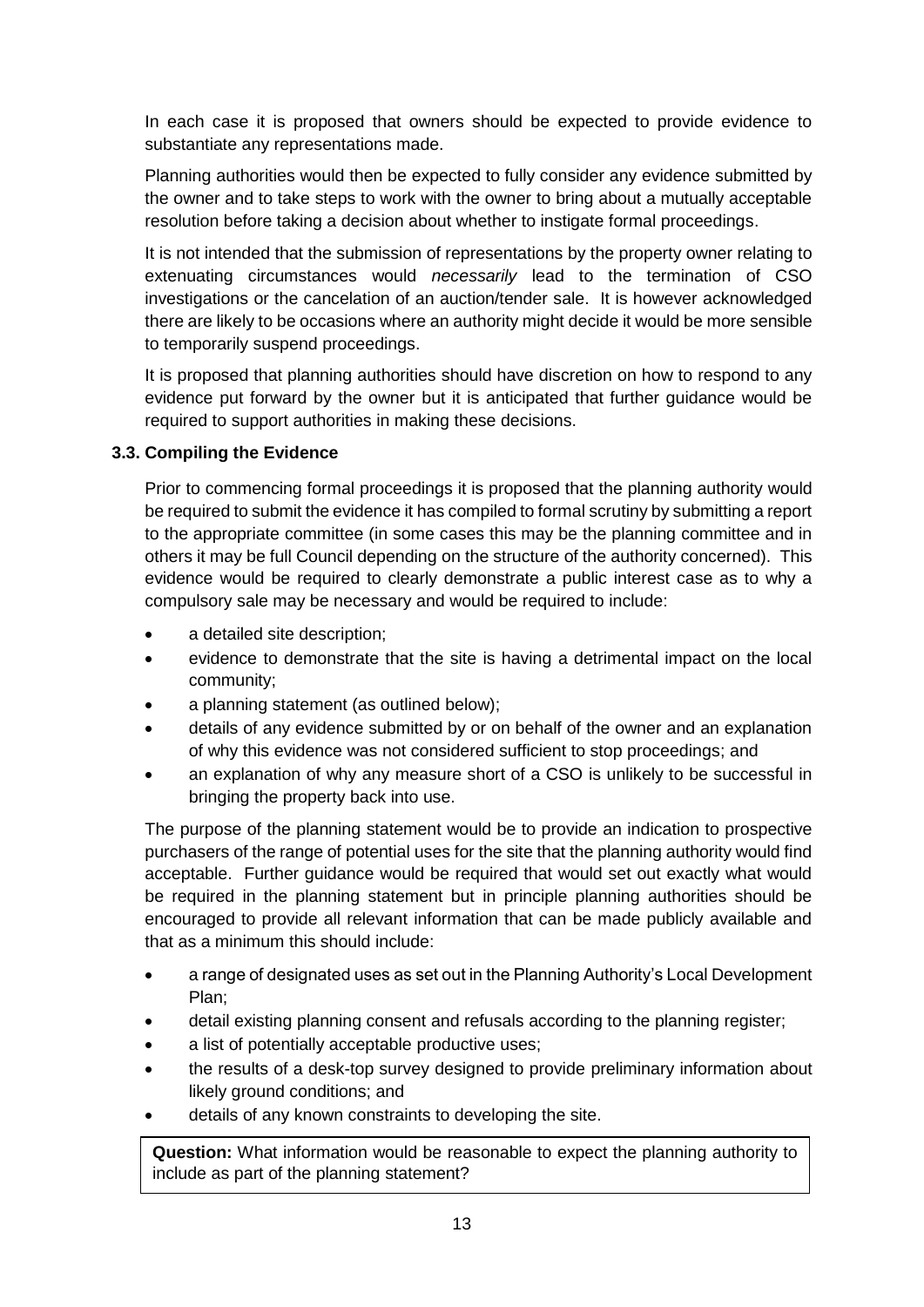Should the planning authority decide to commence formal CSO proceedings then they would be expected to provide the owner (and any other parties with a legitimate interest) with a copy of all evidence to be submitted in support of their case prior to the meeting at which the decision to grant a CSO is to be taken. The owner should also be invited to attend this meeting and given the opportunity to make representations in support of their position. So as to encourage early engagement between property owners and the planning authority (which may avert the need to progress a CSO) it is suggested that any such representations should be restricted to an explanation or elaboration of evidence already submitted at the preliminary investigation stage rather than new evidence.

## **3.4. Instigation of Formal Proceedings**

Should a decision be taken to commence formal CSO proceedings then the planning authority would be required to issue the owner of the site in question with a formal Order. The details of exactly what should be included in the Order and how it should be served would be set out in the relevant legislation but it is anticipated that it would:

- include appropriate reference to the relevant legislation;
- summarise the reasons for the decision;
- provide the owner with clear information about next steps and the time-scales for proceedings; and
- advise the owner of the procedure and time-scale for objecting should they wish to challenge the Order.

It is proposed that once the Order has been issued it should be attached to the property title, making it binding for any subsequent owner.

#### **3.5. Right to Object**

The importance of providing property owners (and other parties with a legitimate interest in the property/site) with a mechanism for objecting to the granting of a CSO was discussed extensively during the preparation of this proposal. Some of those consulted were in favour of designing a process that mirrors the scheme of delegation already in place for determining planning decisions, which allows some decisions to be taken at an officer level. Under this process, only appeals relating to "major development" determined by elected members would go to the Planning and Environmental Appeals Division (DPEA) while appeals relating to smaller scale "local development" determined by officers are made to the relevant Local Review Body.

While it is anticipated that many of the sites to which a CSO may apply would be relatively small in scale, the act of compelling an owner to sell their property is very significant and would require the decision maker to make a careful judgements about the public interest. As such it is considered appropriate for this decision to be taken by elected representatives.

To maintain confidence in the process it will be important for there to be clear separation between the authority issuing the Order and the body to which any objection is made. As it is proposed that the decision to issue a CSO should be taken by elected representatives, it is therefore proposed that objections should be made to the Planning and Environmental Appeals Division (DPEA) so the decision can be made by Scottish Ministers.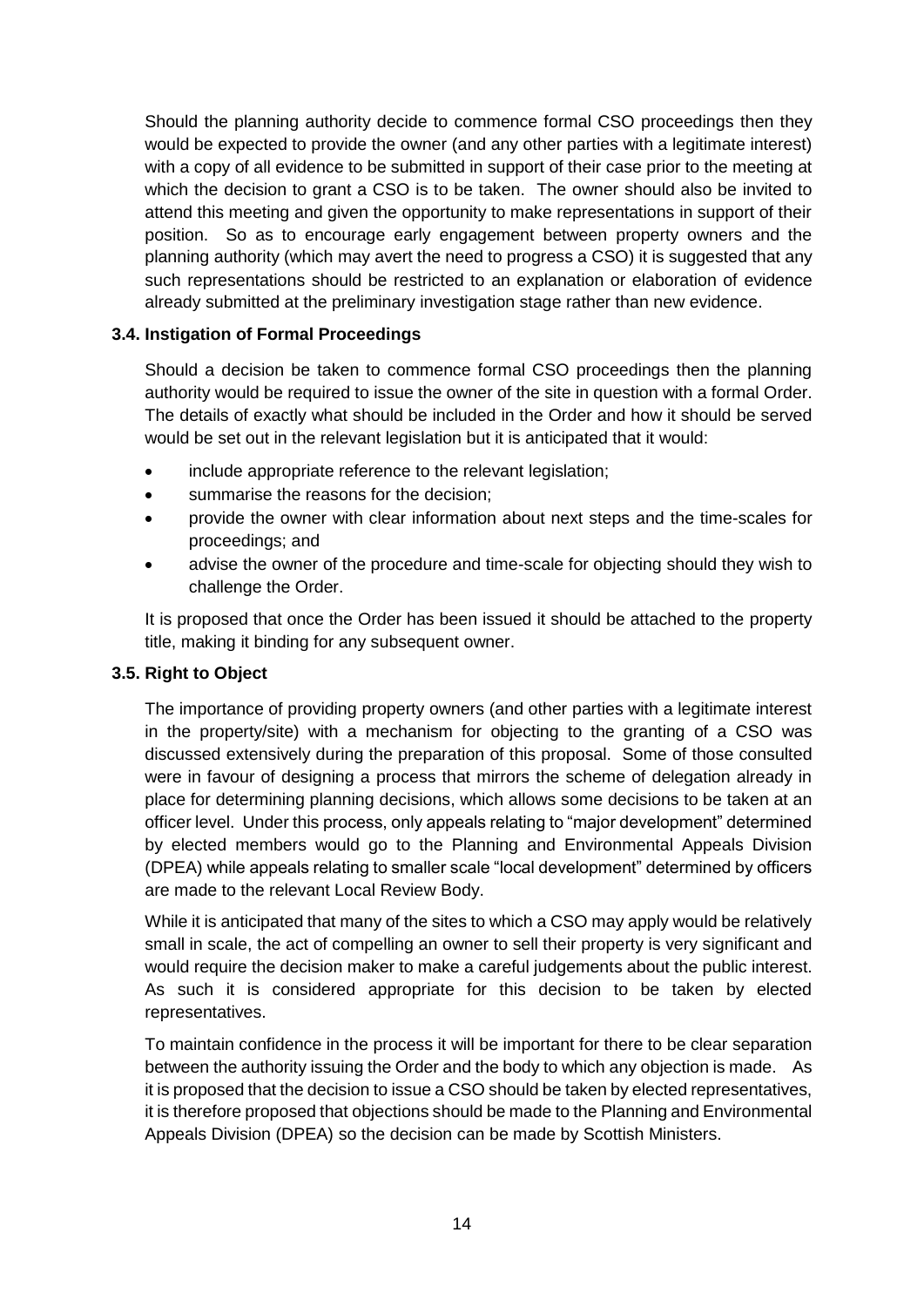**Question:** Would it be appropriate for CSO objections to be considered by the DPEA or are there circumstances where it might be appropriate for objections to be made at a more local level? If mechanisms for local appeals are implemented, how could appropriate separation between decision makers be maintained?

## **3.6. Marketing**

It is proposed that the planning authority responsible for granting a CSO would facilitate the auction (or sale by unconditional tender) unless satisfactory arrangements for holding the auction were proposed by the owner. To encourage participation it is proposed that sealed tenders would also be accepted providing these were unconditional.

To ensure that the conditions of the auction/sale do not breach the human rights of the owner it is important that the sale is undertaken in a manner that would enable the maximum possible value to be realised for the site. To achieve this it is proposed that the planning authority would be required to seek advice on the management of the sale from an independent valuer. It is also anticipated that strict guidance governing the appropriate conduct of marketing would also be required.

## **3.7. The Auction/Sale**

Such guidance would need to set out the requirements for the auction or unconditional tender process but it is anticipated that, as a minimum, authorities would be encouraged to make use of existing auction sales to maximise exposure to the market. The party responsible for organising the auction would also be obliged to take reasonable steps to advertise the sale. Guidance for the auction/sale and marketing would need to be clear and accessible for both for the landowner and the general public.

The auction (or sale by unconditional tender) would be open for anyone to bid. This could potentially include planning authorities and as such there would be a need for strict safeguards to ensure appropriate separation between that those responsible for bidding on a site and those responsible for managing the auction.

After the auction the Articles of Roup containing the conditions of sale would be signed and the title transferred from the owner to the highest bidder. This would be the point of disposition at which ownership would be changed. At this point it is proposed that any outstanding security against the property should be discharged.

## **3.7.1. Auction Fees**

It is proposed that planning authorities should be empowered to recoup the costs associated with organising the auction and undertaking the initial desk-based survey from the auction proceeds. If the proceeds from a sale are not sufficient to cover the costs of the sale it is proposed that the planning authority concerned would be expected to cover the costs. To provide certainty to all stakeholders involved it is proposed that the costs that could be recovered should be tightly defined in relevant regulations and that the level of such fees should be capped.

## **3.7.2. Other Conditions of Sale**

To ensure that CSOs do result in sites being returned to productive use it is proposed that planning authorities should be able to attach conditions of sale to sites that are subject to CSOs.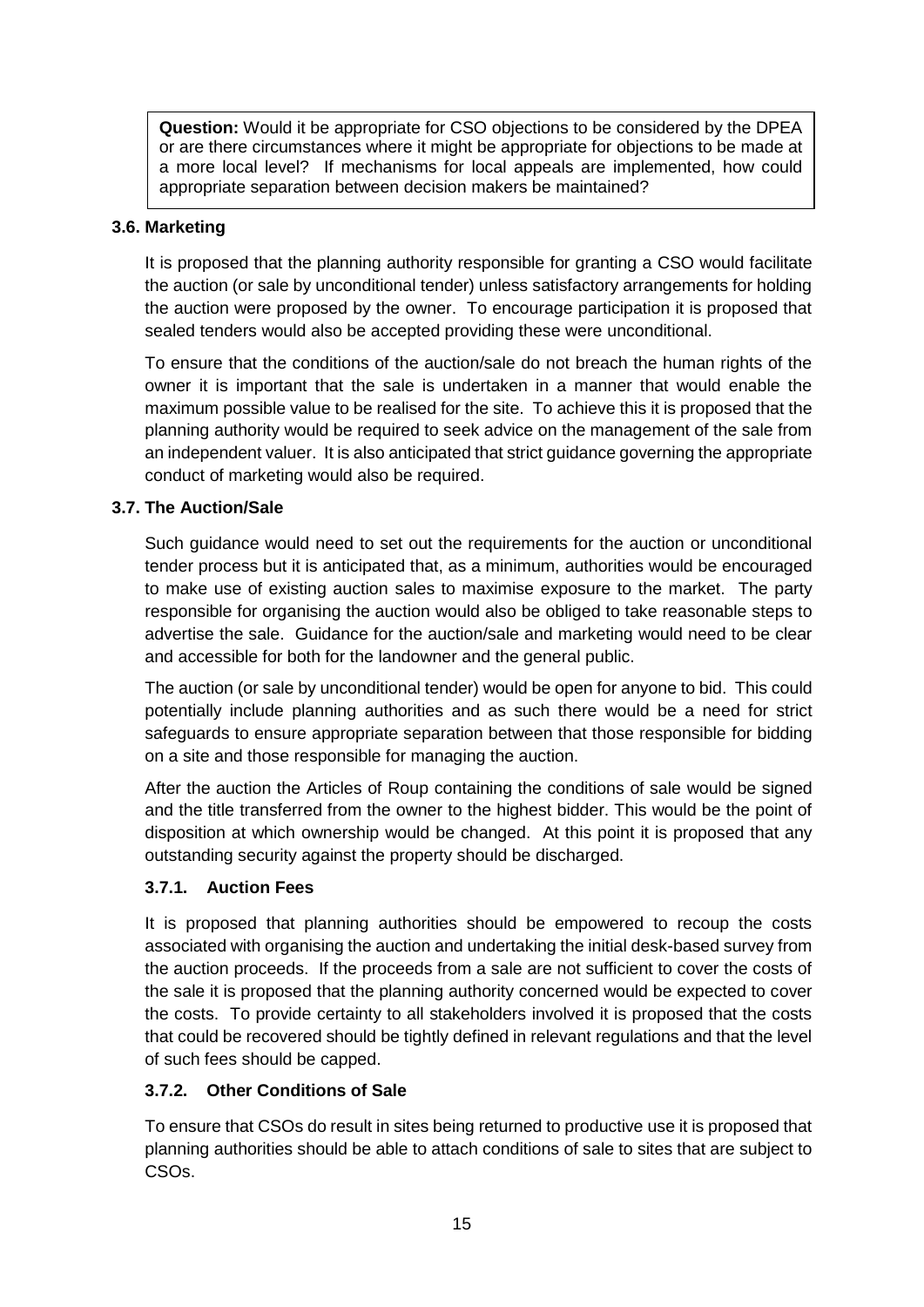It is suggested that these conditions should include a requirement for the new owner to complete the development and bring the site into a productive use within a fixed period of time as set by the planning authority. To facilitate this it is proposed that the new owner would have a set period of time in which to submit a planning application and that the planning authority should be expected to determine this within a reasonable time-frame. Guidance as to what would be considered productive use would be provided as part of the planning statement prepared prior to issuing the CSO. To ensure that the original owner and the new owner receive equal treatment it will be important that the productive uses available to the new owner are consistent with those available to the original landowner.

It is also proposed that these conditions should include an obligation on the new owner to provide access to the planning authority at an appropriate point after the sale to undertake an post-sale inspection to verify that the site has been brought back into productive use.

#### **3.8. Post-Auction**

It is proposed that the new owner should be given a set period time in which to complete the development of the site. The appropriate period of time will vary for different types of site and would be subject to guidance.

Appropriate arrangements would also need to be put in place to ensure that the new owner's ability to meet any deadlines set by the planning authority are not unfairly compromised by delays in the planning system that arise through no fault of the owner.

## **3.8.1. Improvement**

It is proposed that the planning authority responsible for issuing the CSO should be responsible for monitoring implementation. After the set period of time the planning authority would be expected to inspect the site and make a judgement as to whether it had been brought back into productive use. Providing the inspection is satisfactory the authority would then be expected to issue a completion certificate. Once the completion certificate has been issued then the process would be complete and the CSO should be removed from the property title. It is proposed that the costs of this post-sale monitoring should be met by planning authorities.

## **3.8.2. No Improvement**

It is proposed that an explicit statutory condition should be attached to the sale which would give the planning authority the right to purchase the site if the new owner fails to comply with the conditions of sale and does not bring the site into a productive use within a specified time period. It is suggested that the price the planning authority should be required to pay in such circumstances should be based on a current valuation by a suitably qualified, independent valuer with knowledge and experience of valuing similar sites.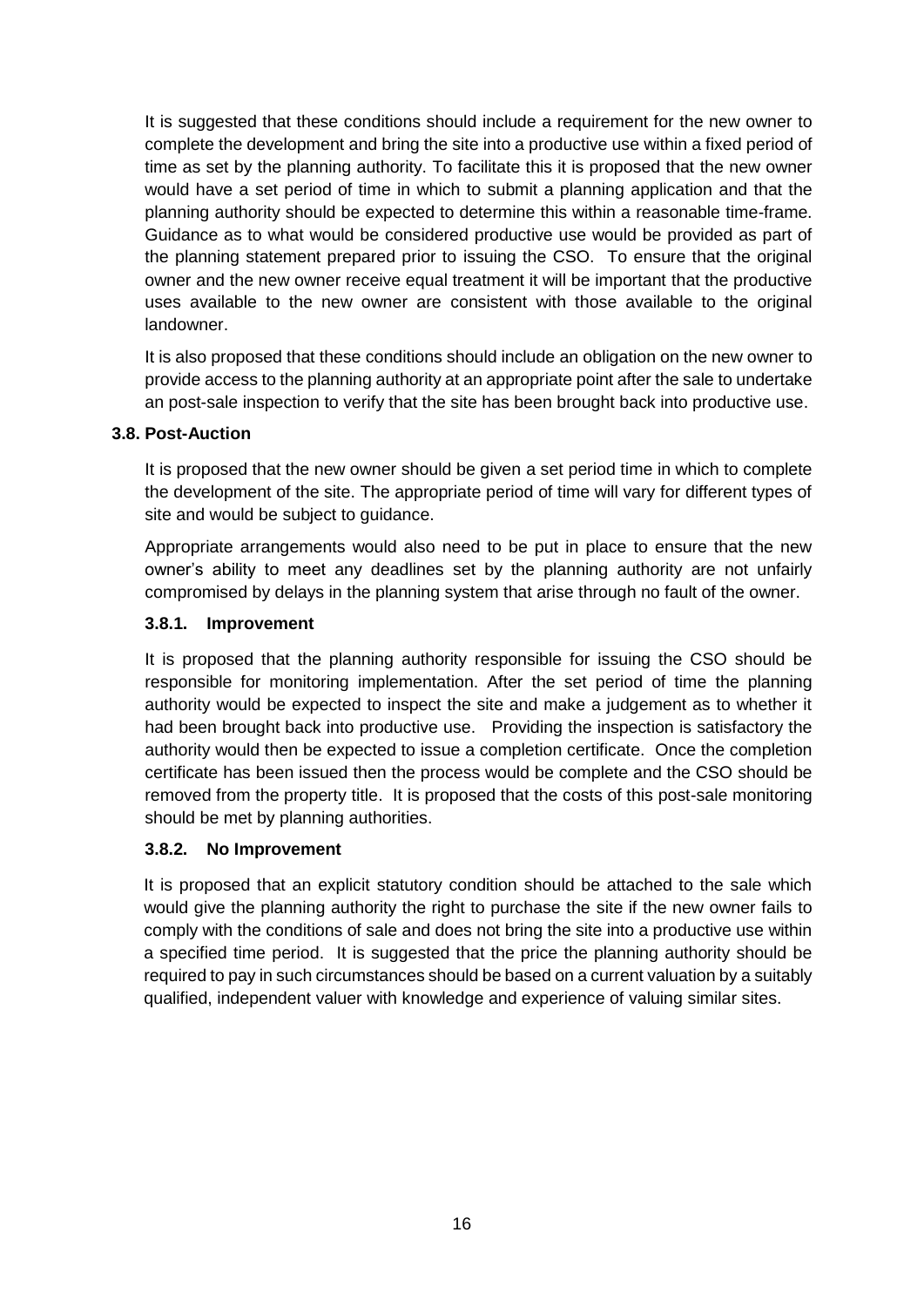Where planning permission and site investigations take longer than expected due to unforeseen reasons, it is proposed that the planning authority should have the power to extend the development deadline providing the new owner can prove sufficient efforts have been made to bring the site into productive use.

## **3.8.3. Non-Sale**

It is proposed that if no bids are made at a CSO auction, then the planning authority concerned should be given the option to acquire the site via compulsory purchase. It is further proposed that if the site remains unsold then there should be a period of three years before a further CSO could be initiated.

## **3.9. Resources**

It is recognised that implementing CSO procedures could have significant resource implications for planning authorities. Given the current constraints on public sector finances this could make it challenging for some authorities to take full advantage of the potential opportunities presented by the new power if steps are not taken to address this.

Much could be done to alleviate the financial burden on planning authorities by ensuring that the CSO process is as straight-forward as possible and that the time and effort required to support an Order is proportionate to the scale of the problems caused by the site in question. To this end it is envisaged that detailed guidance would be required to support planning authorities to implement their new powers. The Scottish Government may also wish to consider providing a central resource to support to authorities considering progressing a CSO.

It is proposed that authorities should be empowered to recoup the costs associated with arranging the auction and undertaking the desk-based survey from the proceeds of the sale; however in some cases sale proceeds may not be sufficient to cover these costs. To help ensure that this does not prevent planning authorities from making use of CSO powers the Scottish Government may wish to consider options for making funding available to support planning authorities to initiate CSO actions.

**Question:** What measures could be taken to ensure that planning authorities have sufficient resources to implement CSOs? Is there likely to be a need for centralised support?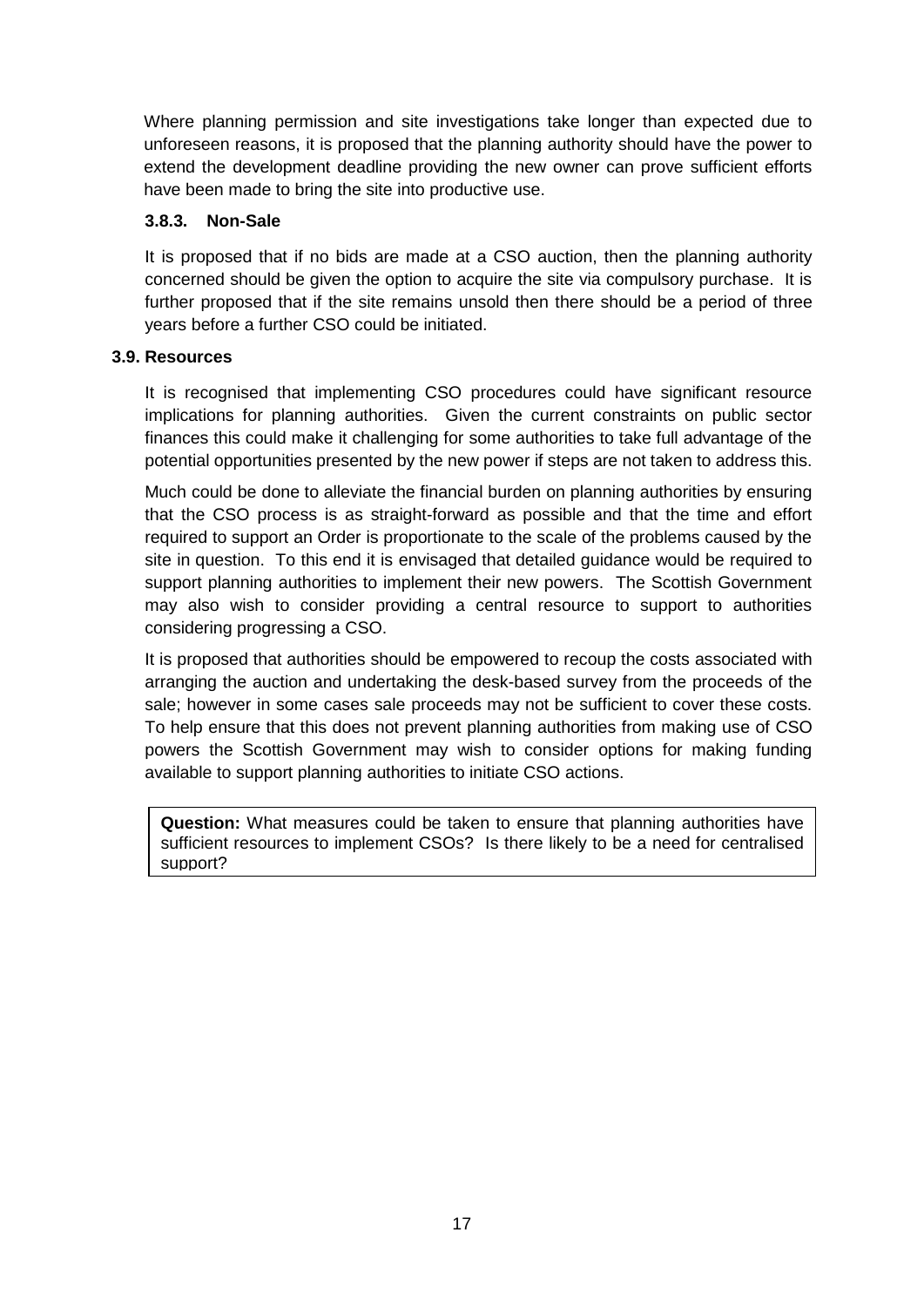#### <span id="page-19-1"></span><span id="page-19-0"></span>**4. ILLUSTRATIVE EXAMPLES**

This section provides further detail on the types of sites where it is envisaged CSOs would – and would not – be appropriate. The examples described are all real life examples from different communities around Scotland. The list is intended to be illustrative rather than exhaustive and may not cover every possible scenario to which a CSO may or may not be expected to apply.

#### **4.1. Empty Homes**

In the year to March 2018 there were nearly 35,000 homelessness applications recorded in Scotland<sup>8</sup>. In the same year there were more than 37,000 long-term empty homes in Scotland<sup>9</sup>. During the course of preparing this proposal it has become apparent that there is a particularly strong appetite to use CSOs to help address this problem. Survey evidence published by the Scottish Empty Homes Partnership for example suggests that there are currently 102 empty homes across Scotland that might be appropriate targets for CSO action.

Twenty local authorities in Scotland already maintain a register of empty homes. It is proposed that homes included in one of these registers could potentially be subject of CSO action. As discussed in section [3.1.3,](#page-10-0) inclusion in one of these registers would be a necessary but not sufficient condition for initiating a CSO so the planning authority would also be expected to demonstrate a clear public interest case for taking action against a particular property.

In order to demonstrate that the public interest would be served by such an action, the planning authority would also be required to provide evidence that the property was causing harm to the community. In this scenario the evidence would therefore need to show that there was significant unmet housing need in the local area and that by keeping the property empty the owner was exacerbating this need. It would also be necessary for the authority to demonstrate that taking action would help to meet this need. This could be achieved by specifying that productive use means residential development in the planning statement prepared during the preliminary investigation phase. overleaf describes one example of an empty home in a community in the south west of Scotland where a CSO might be appropriate.

-

<sup>8</sup> National Statistics (June 2018), Homelessness in Scotland 2016/17.

<sup>9</sup> Scottish Empty Homes Partnership (June 2018), Annual Report 2017-18.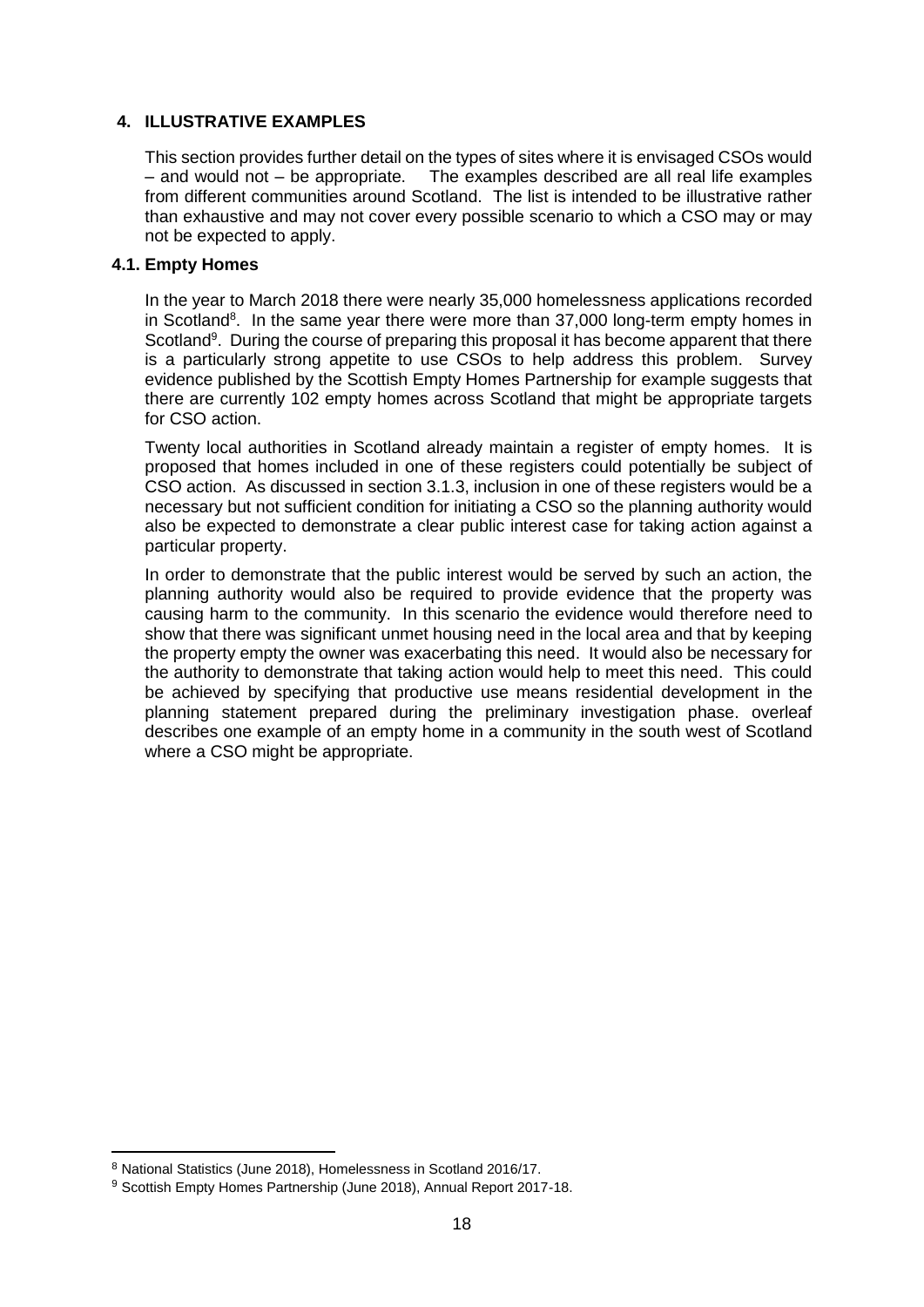#### **Figure 1 – An Empty Home**

In the early 2000s a resident of a small market town in south west Scotland purchased a flat in the centre of the village to live in. Encouraged by growing confidence in the property market the same individual subsequently decided to purchase the neighbouring flat and the commercial premises on the ground floor of the block, making him the sole owner of the entire property.

Within a few years the owner's personal circumstances changed and he moved away from Scotland, leaving the property empty. When the property market crashed in 2008/9 property in this area of the country was badly affected, making it unattractive for the owner to sell and removing any incentive to invest in maintenance or repair. Since the owner moved out the physical condition of the property has deteriorated significantly and it is now in an extremely poor state of repair. A recent valuation estimated the current market value of the property at <10% of the total amount that the owner invested in the property prior to the 2008/9 crash.

The property has now been empty for close to 15 years and the local authority is very keen to bring it back into productive use to help address a chronic shortage of affordable housing in the area. The authority have offered to purchase the property for a price significantly above the current market value but the owner is unwilling to sell because the price offered is still considerably below what he originally invested in the property. It is extremely unlikely that local property prices will increase to a level that would enable the owner to recover his costs in the foreseeable future so there is currently no prospect of the property being brought voluntarily to market.

The authority does not have the budget to acquire the property itself through compulsory purchase legislation and does not have a development partner with whom it could enter into a partnership arrangement. This means that there is currently no mechanism that the authority can use to bring the property back into productive use.

*Source: Consultation with officer in relevant local authority*

#### **4.1.1. Holiday Homes**

During the preparation of this proposal concern has been expressed that a CSO could be used to force people to sell second homes. This is not the intention. While there are legitimate concerns about the effect that holiday homes have on the supply of affordable housing in some areas, CSOs have not been designed to address this issue.

In order to be eligible for a CSO a property would need to be identified by the relevant planning authority as an empty home for council tax purposes. Under current rules this would mean residential properties that have been unoccupied for more than 12 months or more than two years if marketed for sale or rent. Properties that meet the Scottish Government's definition of a second home (i.e. properties that are furnished and occupied for at least 25 days per year) would not be eligible.

#### **4.2. Vacant and Derelict Land**

-

It is also intended that CSOs could apply to vacant and derelict land. In order to do this, the planning authority would be required to demonstrate that any CSO action taken on an area of vacant and derelict land would be in the interest of the public. It is currently estimated that 29% of Scotland's population live within 500 metres of a derelict site and over three-quarters of all of Scotland's derelict sites are found within a settlement so it may already be evident that taking action on the land would have a positive impact on the local community.<sup>10</sup> However, it is crucial to provide additional evidence that the land in its current state is causing harm to the community and that a CSO would address this.

In this scenario the additional evidence required would therefore need to show not only that the land in question was vacant or derelict but also that its being in this condition was causing demonstrable harm to the local community. Relevant evidence would include

<sup>&</sup>lt;sup>10</sup> Scottish Vacant and Derelict Land Survey 2017, Scottish Government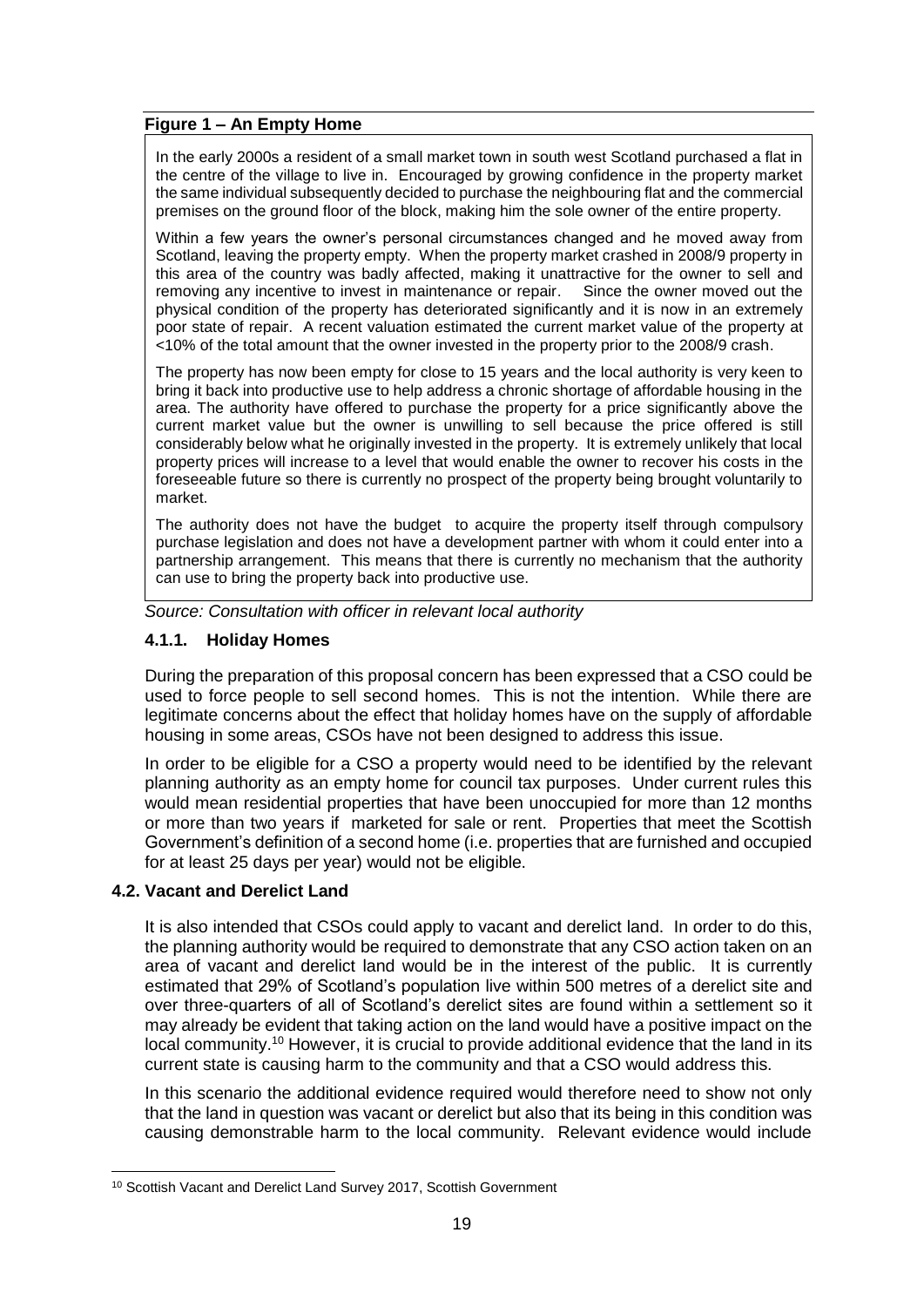reports of nuisance (such as anti-social behaviour or vermin) previous enforcement action or local campaigns about the site that are linked to representative community groups.

This would demonstrate that keeping the site in such a condition is problematic and detrimental to the neighbouring community. The planning authority would have to demonstrate that taking action would help to bring the land back into productive use. This could be accomplished by stating in the planning statement prepared during the preliminary investigation phase that productive use for such a site would mean greenspace or commercial development.

Consultation undertaken to support the development of this proposal suggests that there are no shortage of vacant and derelict sites throughout Scotland where a CSO might be an appropriate mechanism. Figure 2 [– Neglected Land](#page-21-0) below describes one such example.

#### <span id="page-21-0"></span>**Figure 2 – Neglected Land**

In a suburban area in the north east of Scotland there is a 0.5 ha site that has been used by its present owner as a dumping ground for nearly two decades. The site contains a listed building but the extensive grounds currently host a range of waste white goods, other domestic fixtures and fittings, scrap metal, and several scrap vehicles. The building has been partially destroyed by fire, and there have a been a number of smaller blazes amongst the rubbish in recent years. The site is also subject to vandalism and anti-social behaviour.

The local authority has served a number of amenity notices on the owner, although some have been ignored and the Council has had to take direct action to clear the site, at a cost of several thousand pounds.

Local residents are distressed by the physical state of the site and the anti-social behaviour it attracts, both of which are having a negative effect on their standard of living. The site is therefore causing demonstrable harm to the community.

Although there have been moves by the community in the past to persuade the owner to sell or develop the site, these have been to no avail. Repeated attempts at enforcement action by the local authority have been similarly unsuccessful.

As the current owner has shown no interest in voluntarily disposing of the site and has proven to be unwilling to comply with legitimate demands to improve the physical condition of the site there is currently no realistic prospect of this site being brought back into productive use.

*Source: local knowledge and contact with Scottish Land Commission staff*

In many parts of Scotland there are small plots of land, often right in the heart of towns and cities, that have lain abandoned and neglected for years – sometimes decades. Often very little is known about such sites and the barriers that may exist to bringing them back into productive use.

While there may be a strong desire within the community to see such sites brought into productive use, there is often no particular aspiration for community ownership. In such cases a CSO could be an appropriate mechanism for reaching an acceptable resolution.

In some cases there may be sound reasons why such sites have not been developed but in the absence of any mechanism to identify what these barriers are it is unlikely that they will be brought forward for development. By providing a tool that planning authorities could use to bring inactive owners to the table it is hoped that CSOs could provide an effective mechanism for identifying and then addressing these barriers. An example of one such site is provided overleaf.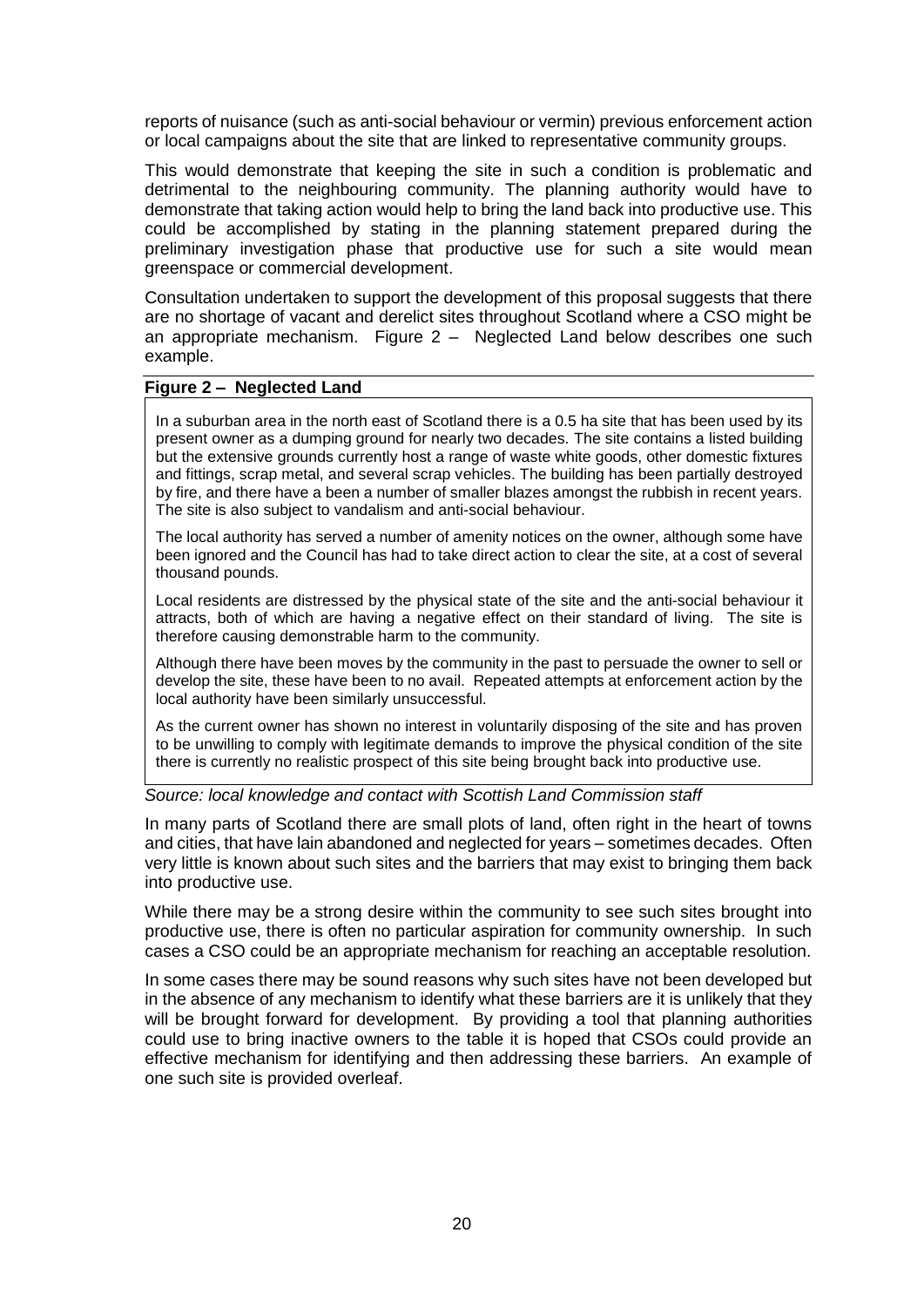#### **Figure 3 – An Abandoned Gap Site**

There is an area of land in a suburban settlement that has been abandoned and neglected for several years. Planning permission was granted a few years ago however nothing has been done with the site. The site is badly neglected, covered with litter and contains overgrown trees, which are blocking out the light for nearby residents. This is having a negative impact on the wellbeing of the community and compromising the quality of life of nearby residents.

There is no particular aspiration within the community to take ownership of the site but there is a strong desire for action to be taken to improve its physical appearance. A CSO could therefore be an effective tool for improving the site and bringing it back into productive use in the interest of the public.

In this case the preliminary investigations could help identify what the current barriers are that are preventing the site from being brought back into productive use. It is possible that this alone could help to bring about a mutually acceptable resolution but if that was not possible then ultimately a CSO could result in a transfer of ownership to a more active and responsible owner.

*Source: Information provided by a local elected representative*

#### **4.2.1. Community Benefit Projects**

During the preparation of this proposal various stakeholders highlighted examples of actual or potential community benefit projects that could potentially have been facilitated by a CSO. These types of projects typically involved small, neglected gap sites located in well populated residential areas that had been identified by members of the community as having the potential to provide urban green space, allotments, a community garden or some other community amenity.

In some of these cases the price expectations of the owner have been a major barrier to realising community aspirations. In these situations a CSO could be a helpful tool for establishing the true market value of the site, which could be very low, and enabling them to be brought back into productive use. It is however important to note that the primary objective of the CSO proposal is to provide a stimulus for regeneration rather than to facilitate community ownership (although this may be an outcome in some situations). For this reason it is anticipated that in situations where there is sufficient data available to establish the market value of a site, the new right to buy abandoned, neglected or detrimental land might be a more appropriate mechanism for realising community aspirations.

#### **4.2.2. Housing Land**

In some parts of the country there are concerns that "land banking" may be a constraint on the delivery of housing. The Scottish Land Commission will be investigating this issue through our programme of work. While it is important that these concerns are addressed, the CSO proposal described in this document has not been designed with the intention of releasing land for large-scale housing development.

CSOs have been designed primarily to provide a mechanism for bringing relatively small sites that are located within existing residential settlements and are causing harm to the local community back into productive use.

As specified in section [3.1.1,](#page-8-2) it is proposed that CSOs would be appropriate for relatively small brownfield sites, located in, or on the periphery of, existing settlements. Conversely it is not anticipated that CSOs would be an appropriate tool for bringing larger, more complex sites forward for development, particularly if these are located on greenfield sites. There are alternative mechanisms and approaches available, including CPOs, joint ventures and public interest led development that are likely to be more appropriate in such circumstances.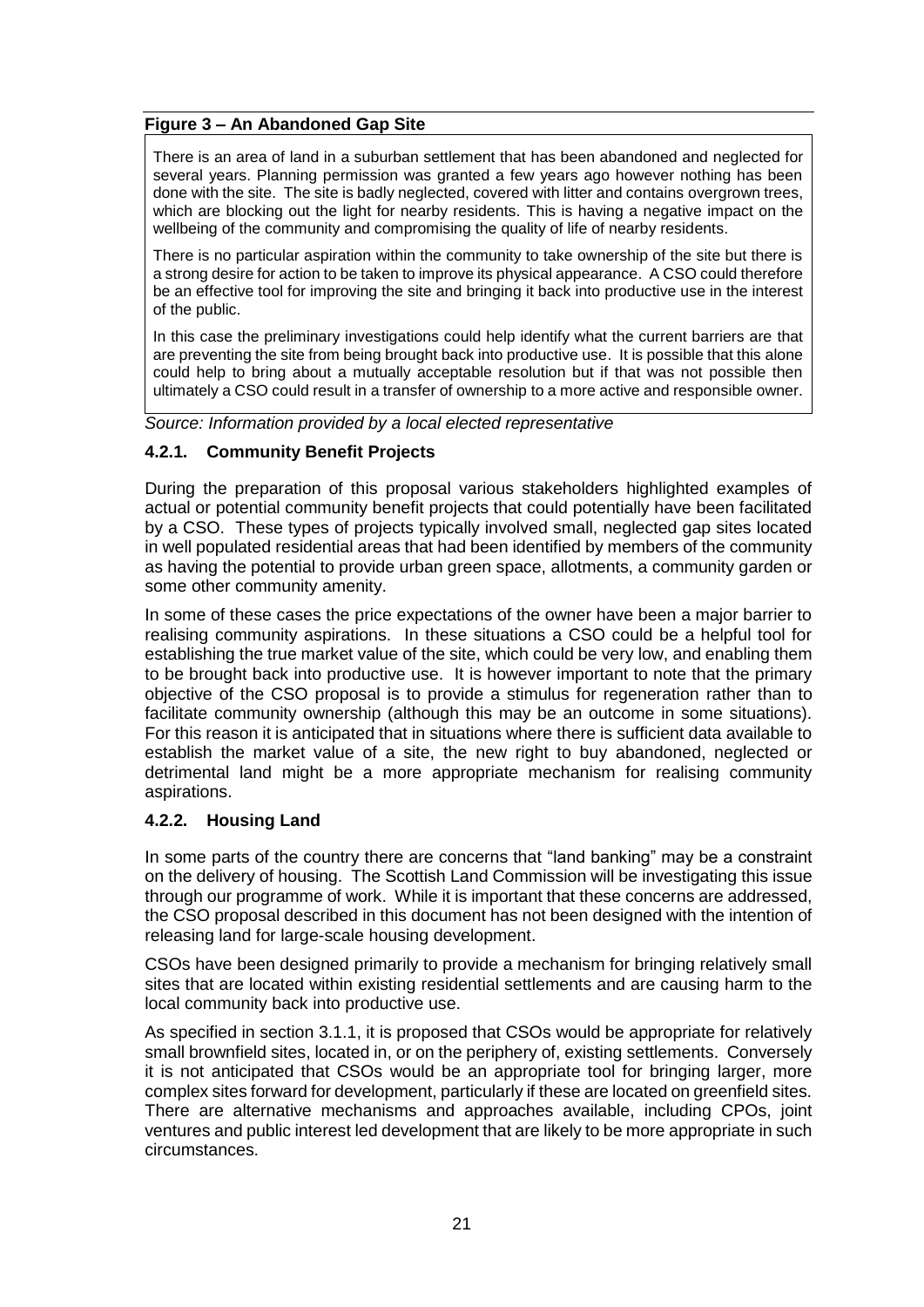## **4.3. Commercial Buildings**

The consultation undertaken to support the development of this proposal suggests that there is also a strong interest in using CSO powers to bring vacant and derelict commercial properties back into productive use. Several stakeholders identified vacant and derelict commercial buildings that are currently lying derelict and abandoned and blighting communities in various parts of Scotland.

Such buildings often act as magnets for anti-social behaviour and are frequently infested by vermin both of which are likely to cause disturbance, annoyance and potentially risk of physical harm to those living and working nearby. Added to this, such buildings can also deter potential investors, making it more difficult for communities to realise aspirations for sustainable development. In such cases there is therefore likely to be a strong public interest case for bringing such buildings back into productive use.

A CSO may be an appropriate mechanism for achieving this objective in situations where there is likely to be market demand for the site but the owner is reluctant to bring it to market. For a CSO to be appropriate in any given situation then it would be necessary for the relevant planning authority to demonstrate that the site in its present condition was causing harm to the community.

Evidence of harm could take the form of reports of nuisance, such as anti-social behaviour or vermin, previous enforcement action such as statutory repair notices or planning enforcement actions or local campaigns about the site that are linked to representative community groups. Alternatively, evidence of harm could relate to the opportunity cost of the site remaining in its present condition and the effect that this has on the communities ability to realise economic, social and cultural rights.

It would also be necessary for the planning authority concerned to demonstrate that a CSO would be an effective means of addressing the harm caused by the building and that there were no viable alternatives available.

During the preparation of this report a number of commercial properties were highlighted that could be appropriate for CSO action. An example of one of these is provided below:

#### **Figure 4 – An Abandoned Shopping centre**

In a residential neighbourhood in a deprived community near Glasgow there is a small 1960s shopping arcade. The site was originally designed to provide a local hub for community activities and previously incorporated a number of retail units alongside a community centre and a theatre. Following a serious fire more than 20 years ago the site was abandoned.

The site was purchased by its present owner more than 15 years ago with the intention of using it for housing development but no activity has taken place. The site is now in serious state of dereliction and has become an eyesore for the local community and the focus for anti-social behaviour. The condition of the property is therefore a source of on-going annoyance and distress for those living and working nearby. The present owner owns other properties in the local area and uses this site to dump waste from these sites, adding to the blight.

The community has previously approached the landowner with a view to purchasing the building but negotiations did not progress because the community's valuation of the site was substantially lower than that of the land owner. Discussions at the time suggest that the owner's valuation was based on the belief that the site had potential for residential development but the local authority have confirmed that planning permission for residential development is unlikely to be granted. The owner's expectations regarding price therefore appear to be unrealistic.

As the site is located in a deprived urban area where there is very little comparable transactions data upon which to base a realistic valuation. In this scenario a CSO would provide a mechanism for bringing the site to market, revealing its true market value and enabling a new, more active owner, to return it to productive use.

*Source: Consultation with local authority*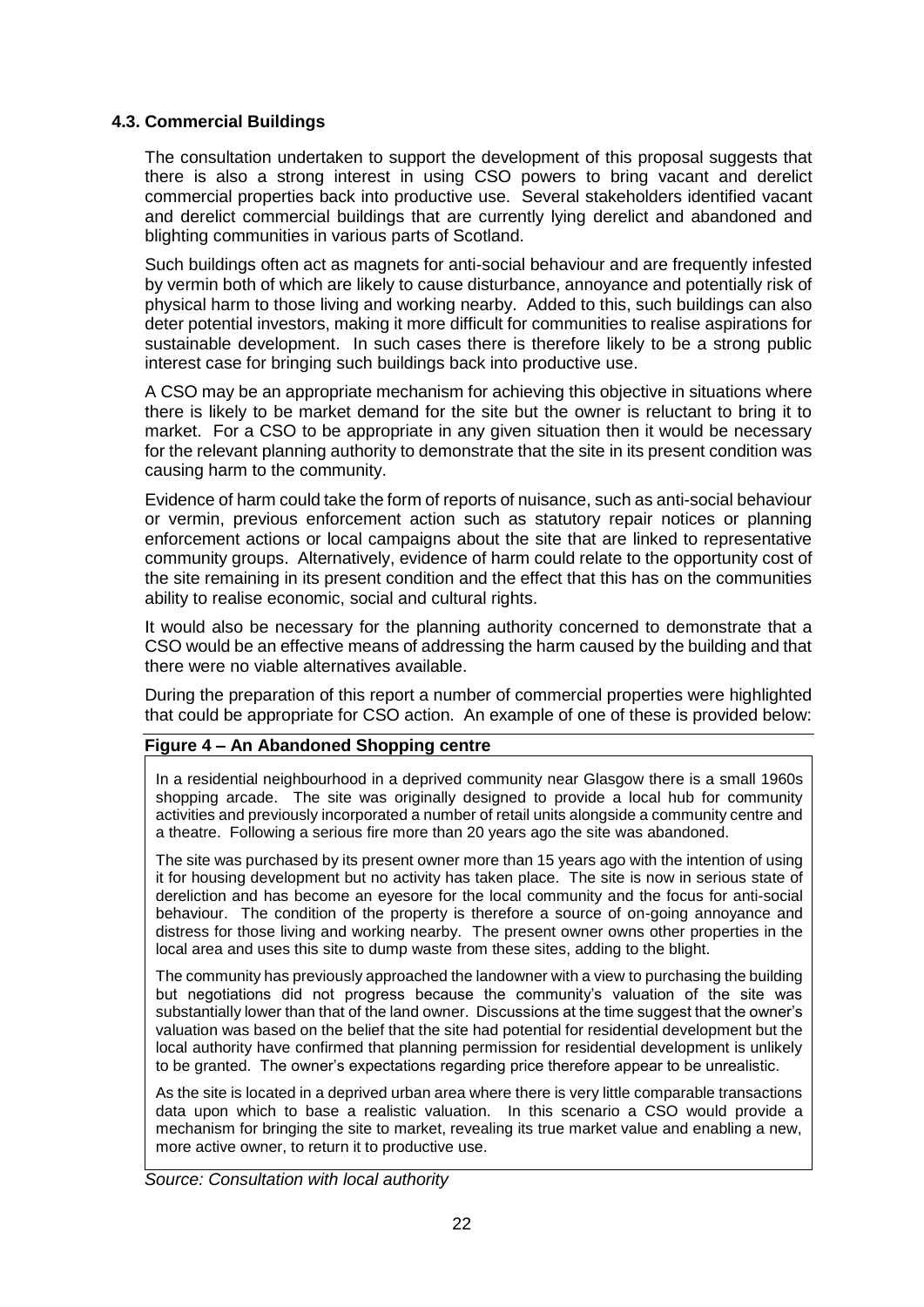Consultations undertaken during the course of preparing this proposal have also identified a particular issue with abandoned hotels in different parts of Scotland. By their very nature these sites are typically large, prominent buildings located at the very centre of towns and villages, making them a particular concern for local communities An example of one such site is provided below.

## **Figure 5 - A Derelict Hotel**

In a village in rural Perthshire there is a former hotel in the town centre that has been abandoned for several years. Having been neglected for an extended period, the building has become an eyesore and is now posing a danger to the public. Building standards notices have been issued to the owner but as the owner is a company it has been difficult to establish contact and no remedial action has been taken.

Although recent right to buy legislation would provide a potential route for bringing this site back into productive use, restoring the site would be complex and technically challenging and there is not currently any appetite within the community to take on the project. Similarly, resource constraints mean that, unless and until the physical condition of the building deteriorates to such an extent that it becomes a serious danger to public health, it is unlikely that the local authority would pursue a compulsory purchase action. There is therefore currently no realistic prospect of the site being brought back into productive use.

*Source: Consultation with local authority*

## **4.4. Partial Sites**

In some circumstances it may be appropriate for a CSO to be applied to a partial site. This scenario could arise where only part of a building is being used for a productive purpose but the remainder of the building is unused. If by remaining unused it can be demonstrated that the building is causing harm to the community then it may be appropriate for the relevant planning authority to initiate a CSO to bring it back into productive use.

It is for example a relatively common phenomenon for the upper floors above retail units in town and city centres to be left vacant. Making better use of such spaces, for example by converting them into residential or office space, would help to bring much needed footfall and spending power, which could help to breathe new life into struggling town centres. There is however currently no mechanism that local authorities can use to bring these (partial) properties back into productive use. CSOs could help to remedy this.

There are numerous examples of partial sites in towns and cities across Scotland where a CSO might be an appropriate mechanism. One such site is located right in the centre of a busy market town in south west Scotland and is described overleaf.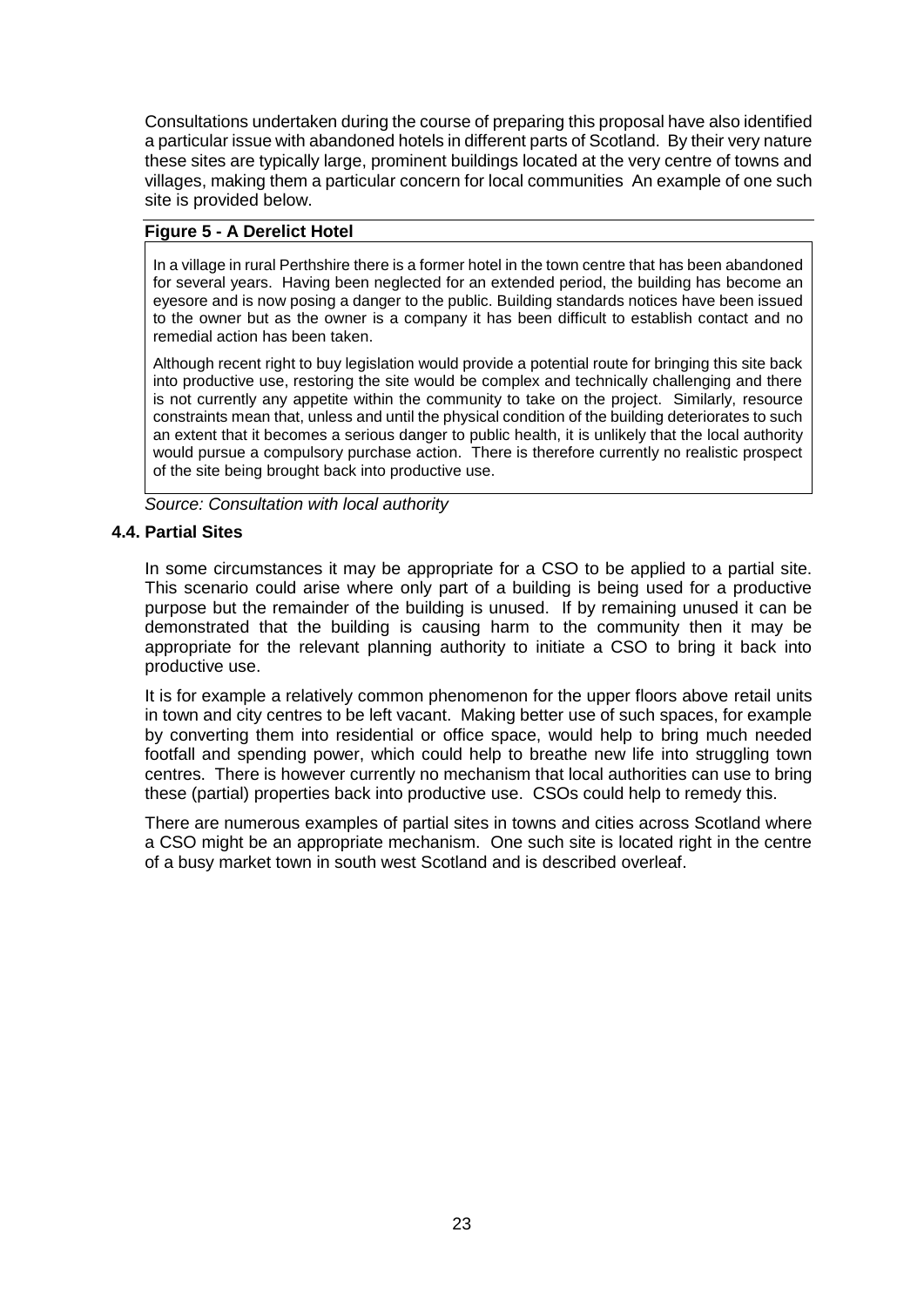#### **Figure 6 – Part-Occupied Retail Unit**

In a large town in south west Scotland there is a prominent commercial building located on one side of the main market square. The building has a distinctive architectural style with attractive frontages onto the main shopping street and provides a natural focal point within the town square. Despite this the ground floor of the building has been unoccupied for around 15 years.

Like many similar towns in Scotland, the town where this building is located struggles to compete with larger retail centres and out of town retail centres for trade and local businesses face an ongoing battle to attract and retain pedestrian footfall. Maintaining a vibrant and active town centre is therefore an important priority. Many of the existing local businesses try to contribute to this by maintaining attractive frontages and providing on-street seating for their customers. The local council has also invested heavily in public realm improvements and has succeeded in creating an inviting environment where people are happy to congregate.

In contrast to the other retail units in the town square, the vacant building described above shows no signs of life: doors and windows are firmly closed and the owner has made no visible attempts to make the frontage attractive or welcoming. The building in its present state is therefore actively preventing the town – and the resident community - from achieving its full economic potential.

There is a strong aspiration within the local community, which is shared by the local authority, to return the lower floor of the building to productive use, which in this scenario would most likely be defined as retail, entertainment or some kind of community use. At present however there is no mechanism that the local authority can use to achieve this. A CSO could potentially help in these circumstances – not necessarily by forcing a sale – but by providing the local authority with some leverage over the owner to encourage them to take action themselves.

*Source: Consultation with local authority and local residents*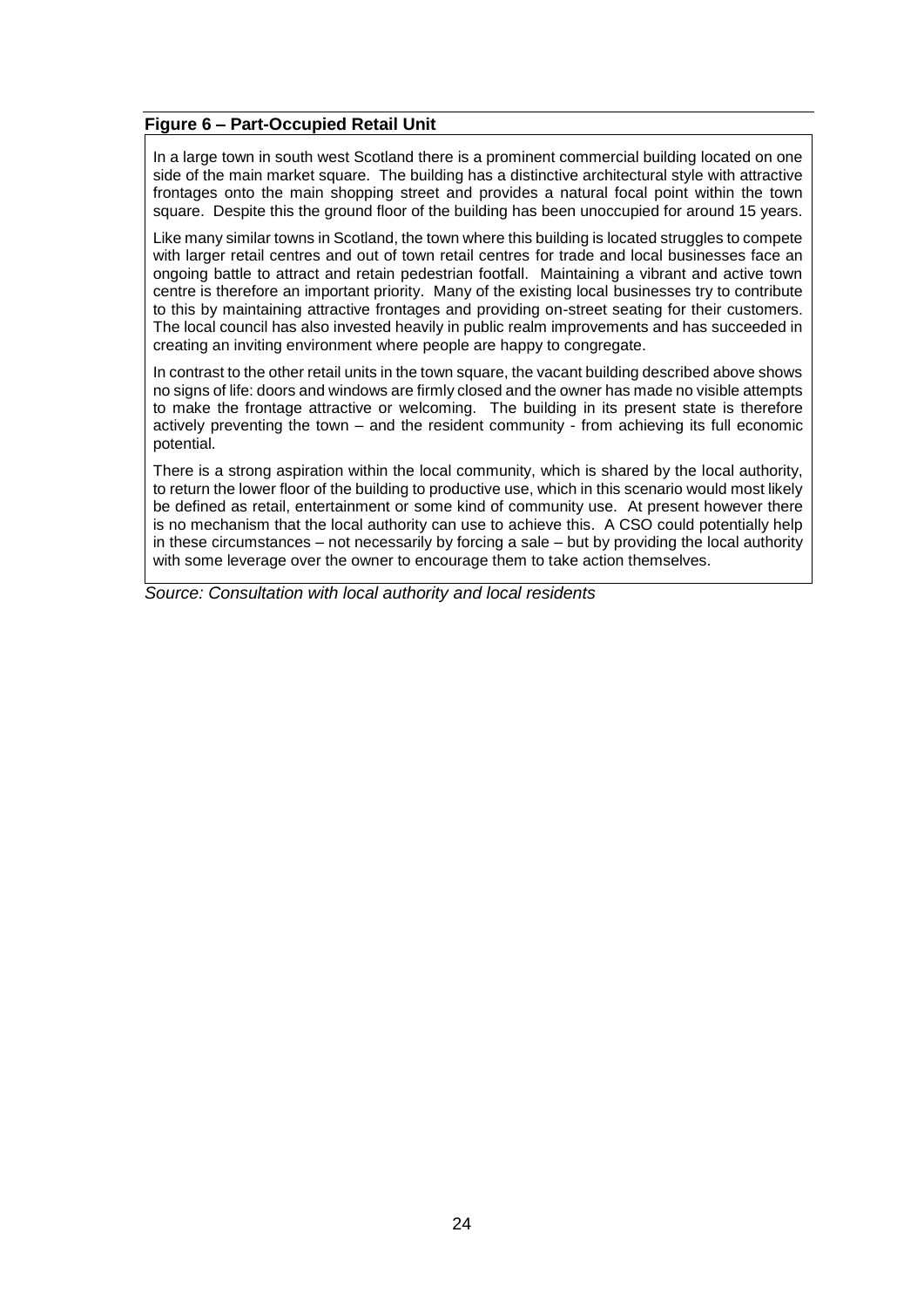## <span id="page-26-1"></span><span id="page-26-0"></span>**5. FREQUENTLY ASKED QUESTIONS**

This section provides answers to some frequently asked questions relating to the CSO proposal.

#### **5.1. Why has an auction been proposed?**

An auction is an efficient mechanism for revealing the true market price of a site at any given point in time. Using an auction would allow a market transaction to take place that automatically reflects the extent of structural change within the area, without undergoing a valuation or estimate of the price. It would provide a more reliable measure for valuing vacant and derelict urban sites that are difficult to value due to a lack of comparative transactions data.

#### **5.2. Could a CSO auction include a reserve price?**

No. To enable the auction process to function efficiently it is important that a reserve price is not set. Not allowing a reserve price would maximise the chances that the site is sold by enabling anyone to bid, even if this considered a nominal price. The highest bid reflects the price that the market is willing to pay and thus offers a reliable measure for valuing vacant and derelict sites that would otherwise be very difficult to value.

#### **5.3. What is the role of the guidance?**

It is proposed that the guidance would be necessary to support and guide planning authorities throughout the process. It is recommended that the Scottish Government works closely with appropriate professional organisations and public sector bodies to develop clear, accessible guidance in regards to the CSO process.

#### **5.4. What if a planning authority ignores a community's request for a CSO?**

It is not proposed that communities should be given a right to request that a planning authority initiates a CSO but it is proposed that they should be able to ask the planning authority to investigate the site for a CSO. It is also proposed that planning authorities should take into account locally based plans when identifying sites. Communities are therefore encouraged to be engaged in early planning processes.

If, after receiving a request to investigate a particular site, a planning authority decides not to pursue action it is proposed that the planning authority should be required to provide a response to explain why this decision has been taken. It is anticipated that in this response the authority in question would be required to explain either why the site is not eligible for CSO and/or what alternative steps are being taking to bring the site back into a productive use.

#### **5.5. Could a site be sold during the site during the preliminary investigations?**

Yes. There would be nothing to stop an owner from selling a site after preliminary investigations had started but this would not prevent the preliminary investigations from being undertaken.

As long as the site remains in the condition it is in, the investigation will continue and a decision will be made whether or not to issue a CSO. Any transfer of ownership would still require a new owner to bring the site back into productive use as set out by the planning statement. This acts as a safeguard to prevent the site going through different ownerships without any change to the actual condition of the site. It would act as a disincentive for those intending to hold onto a site for an undue period of time at the expense of surrounding community's wellbeing.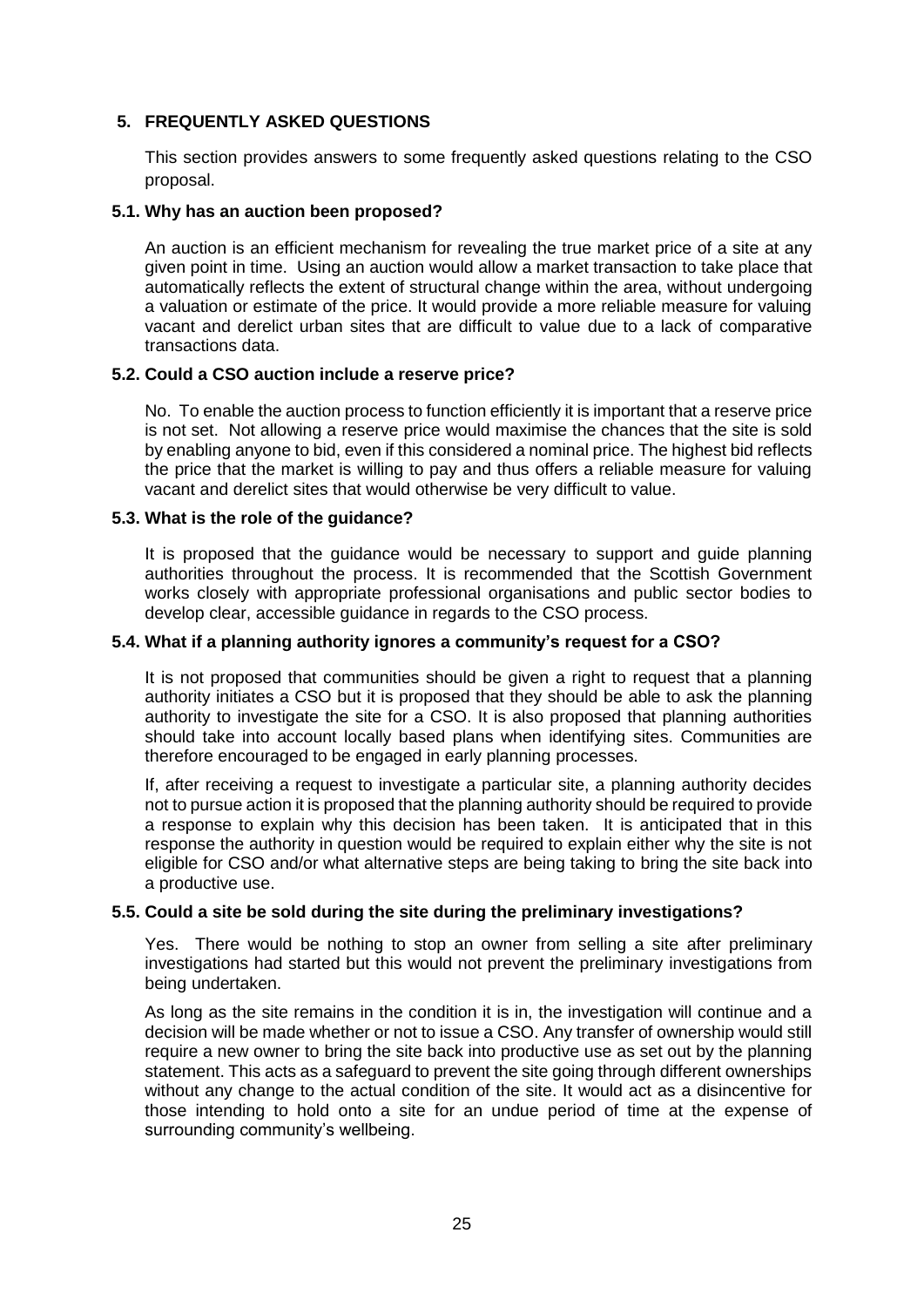#### **5.6. Could an owner still sell a site after an Order has been issued?**

Yes, but the CSO would remain attached to the title and any new owner would be bound by its conditions.

#### **5.7. Could CSOs be used to acquire land/buildings for the community?**

Yes – but this is not the primary objective of the proposal. The overarching objective of the CSO proposal is to provide a mechanism for returning land/buildings that have been vacant or derelict for an undue period back to productive use.

Under these proposals communities would be entitled to submit a bid at a CSO auction but there would be no presumption that this would be accepted. Ultimately the property would be sold to the highest bidder.

For this reason, in situations where there is a community aspiration to acquire a site and sufficient transaction data to establish a realistic market value for the property, the new Community Right to Buy Abandoned, Neglected or Detrimental Land is likely to be a more appropriate mechanism.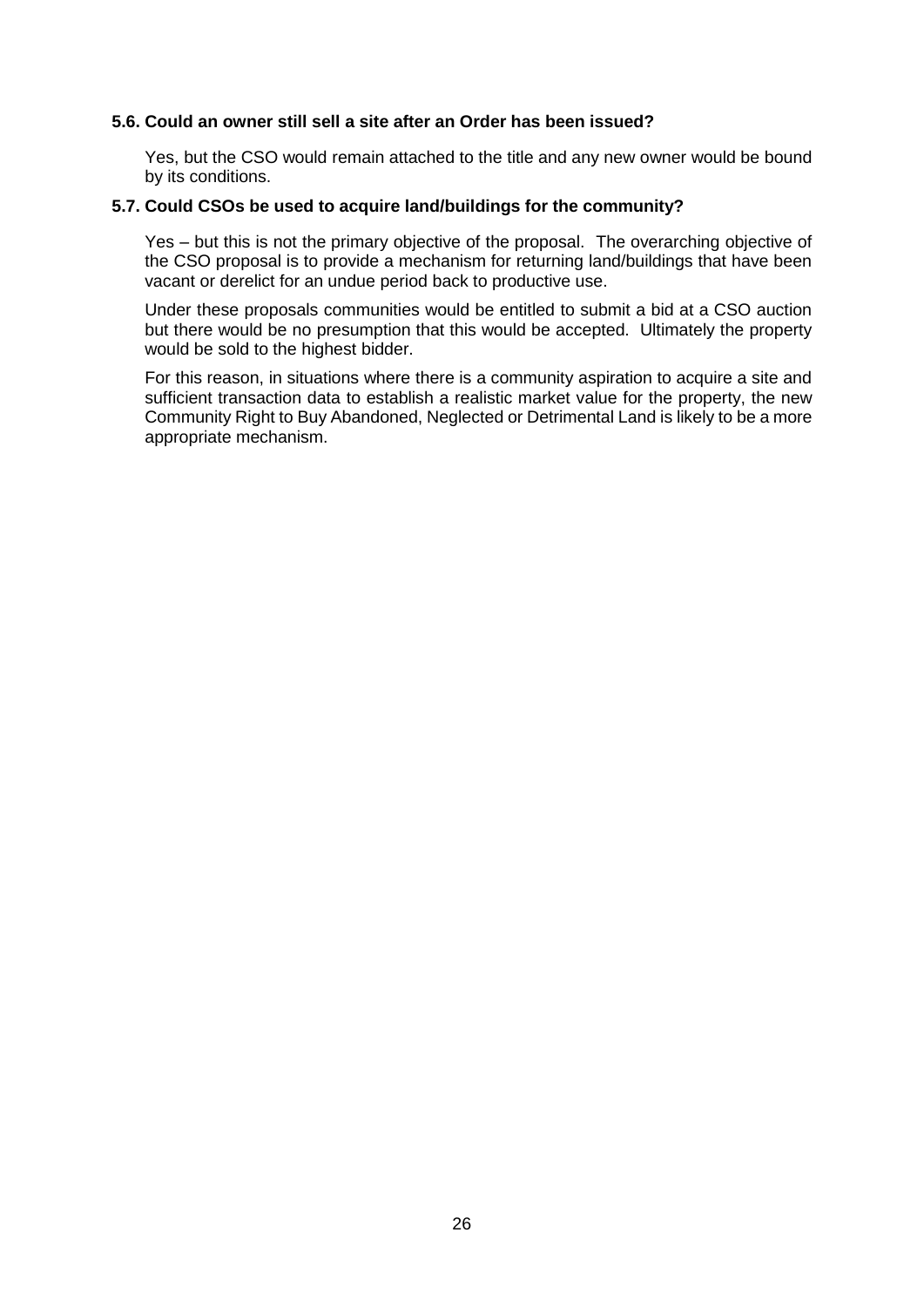## <span id="page-28-1"></span><span id="page-28-0"></span>**6. GLOSSARY AND ABBREVIATIONS**

## **6.1. List of Abbreviations**

| <b>CPO</b>  | <b>Compulsory Purchase Order</b>            |
|-------------|---------------------------------------------|
| <b>CSO</b>  | <b>Compulsory Sale Order</b>                |
| <b>DPEA</b> | Planning and Environmental Appeals Division |
| <b>ECHR</b> | European Convention of Human Rights         |
| <b>LRRG</b> | Land Reform Review Group                    |
| LDP         | <b>Local Development Plans</b>              |

## **6.2. Glossary**

-

| Appeal                    | An appeal would take place to give the appellant an opportunity<br>to dispute the decision made by the Planning Authority. The<br>appeal would go to Scottish Ministers for final review and<br>decision.                                                                                                                                                                                                                                   |
|---------------------------|---------------------------------------------------------------------------------------------------------------------------------------------------------------------------------------------------------------------------------------------------------------------------------------------------------------------------------------------------------------------------------------------------------------------------------------------|
| Articles of Roup          | After an auction, the articles of roup contain the conditions of<br>contract on offer.                                                                                                                                                                                                                                                                                                                                                      |
| Community body            | As described in the Land Reform Scotland Act (2016)                                                                                                                                                                                                                                                                                                                                                                                         |
| Creditor                  | A creditor has a standard security over an interest in the land<br>or building.                                                                                                                                                                                                                                                                                                                                                             |
| <b>Derelict</b>           | Derelict land (and buildings) is land which has been so<br>damaged by development, that it is incapable of development<br>for beneficial use without rehabilitation. It refers to land that is<br>not used for the purpose for which it is held or a use acceptable<br>in the local development plan. Land also qualifies as derelict if<br>it has an un-remediated previous use which could constrain<br>future development. <sup>11</sup> |
| Detrimental impact        | Detrimental impact in this proposal refers to sites (both land<br>and buildings) that have a negative impact on local people,<br>businesses and community groups. Characteristics of such<br>sites that they may lead to economic, social or physical harm.                                                                                                                                                                                 |
| <b>Planning Authority</b> | There are 32 local authorities and two national park authorities.<br>This proposal will use 'planning authority' for the sake of<br>consistency and ease.                                                                                                                                                                                                                                                                                   |
| Productive use            | Bringing the site into a use that creates economic, social and/or<br>physical value. It is a land use that the planning authority<br>deems appropriate as set out in the Local Development Plan.<br>This would be set out in the planning statement.                                                                                                                                                                                        |
| Public Interest           | As described in the Land Reform (Scotland) Act (2003), (2016),<br>and Community Empowerment (Scotland) Act (2015)                                                                                                                                                                                                                                                                                                                           |
| Setting                   | Used in a Scottish Planning Policy. The Setting is more than<br>the immediate surroundings of a site or building, and may be<br>related to the function or use of a place, or how it was intended<br>to fit into the landscape of townscape, the view from it or how it<br>is seen from areas round about, or areas that are important to<br>the protection of the place, site or building.                                                 |

<sup>&</sup>lt;sup>11</sup> Scottish Vacant and Derelict Land Survey 2016<http://www.gov.scot/Publications/2017/04/3409/downloads>